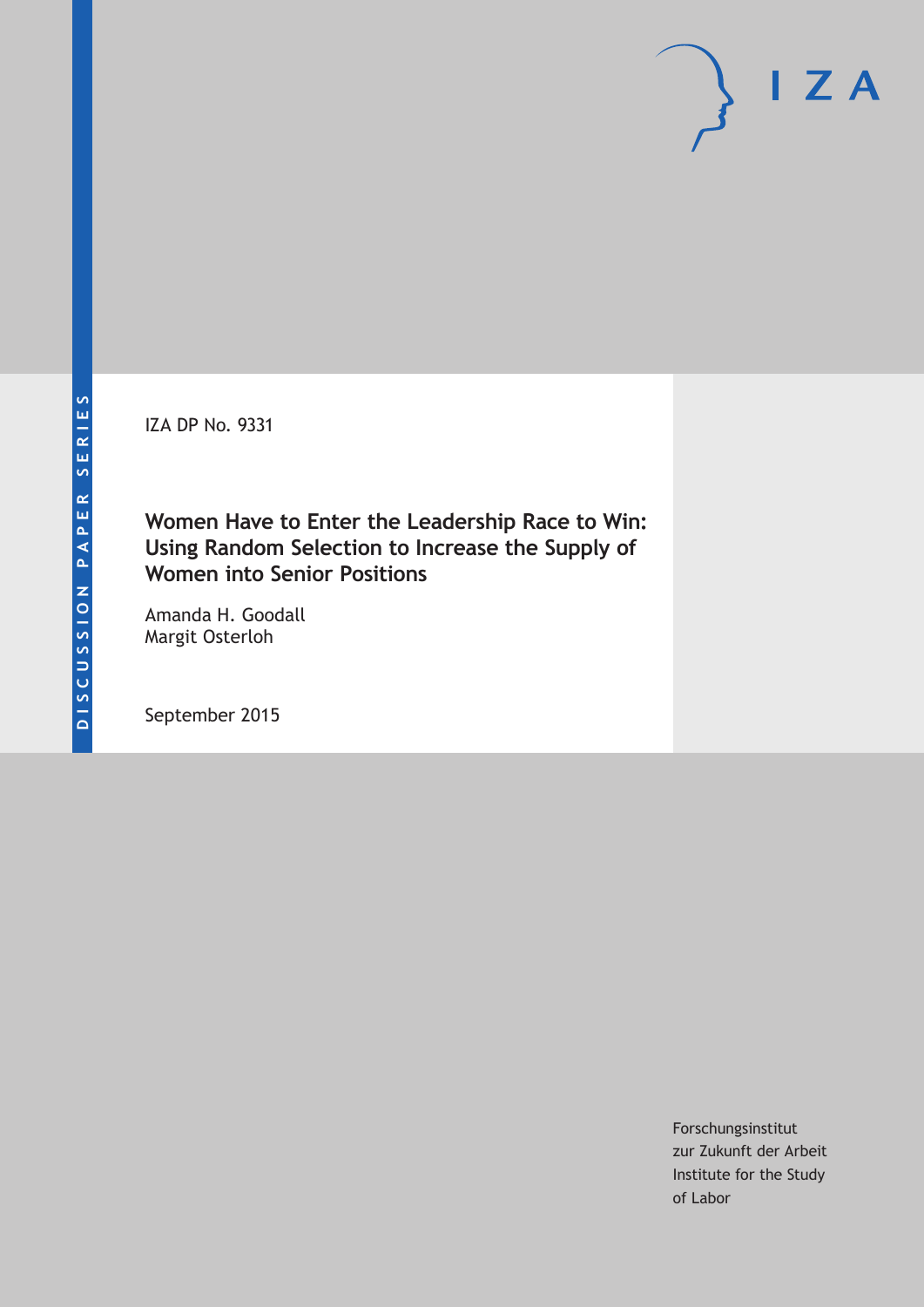# **Women Have to Enter the Leadership Race to Win: Using Random Selection to Increase the Supply of Women into Senior Positions**

**Amanda H. Goodall**

*Cass Business School, City University London and IZA*

### **Margit Osterloh**

*University of Zürich*

Discussion Paper No. 9331 September 2015

IZA

P.O. Box 7240 53072 Bonn Germany

Phone: +49-228-3894-0 Fax: +49-228-3894-180 E-mail: iza@iza.org

Any opinions expressed here are those of the author(s) and not those of IZA. Research published in this series may include views on policy, but the institute itself takes no institutional policy positions. The IZA research network is committed to the IZA Guiding Principles of Research Integrity.

The Institute for the Study of Labor (IZA) in Bonn is a local and virtual international research center and a place of communication between science, politics and business. IZA is an independent nonprofit organization supported by Deutsche Post Foundation. The center is associated with the University of Bonn and offers a stimulating research environment through its international network, workshops and conferences, data service, project support, research visits and doctoral program. IZA engages in (i) original and internationally competitive research in all fields of labor economics, (ii) development of policy concepts, and (iii) dissemination of research results and concepts to the interested public.

IZA Discussion Papers often represent preliminary work and are circulated to encourage discussion. Citation of such a paper should account for its provisional character. A revised version may be available directly from the author.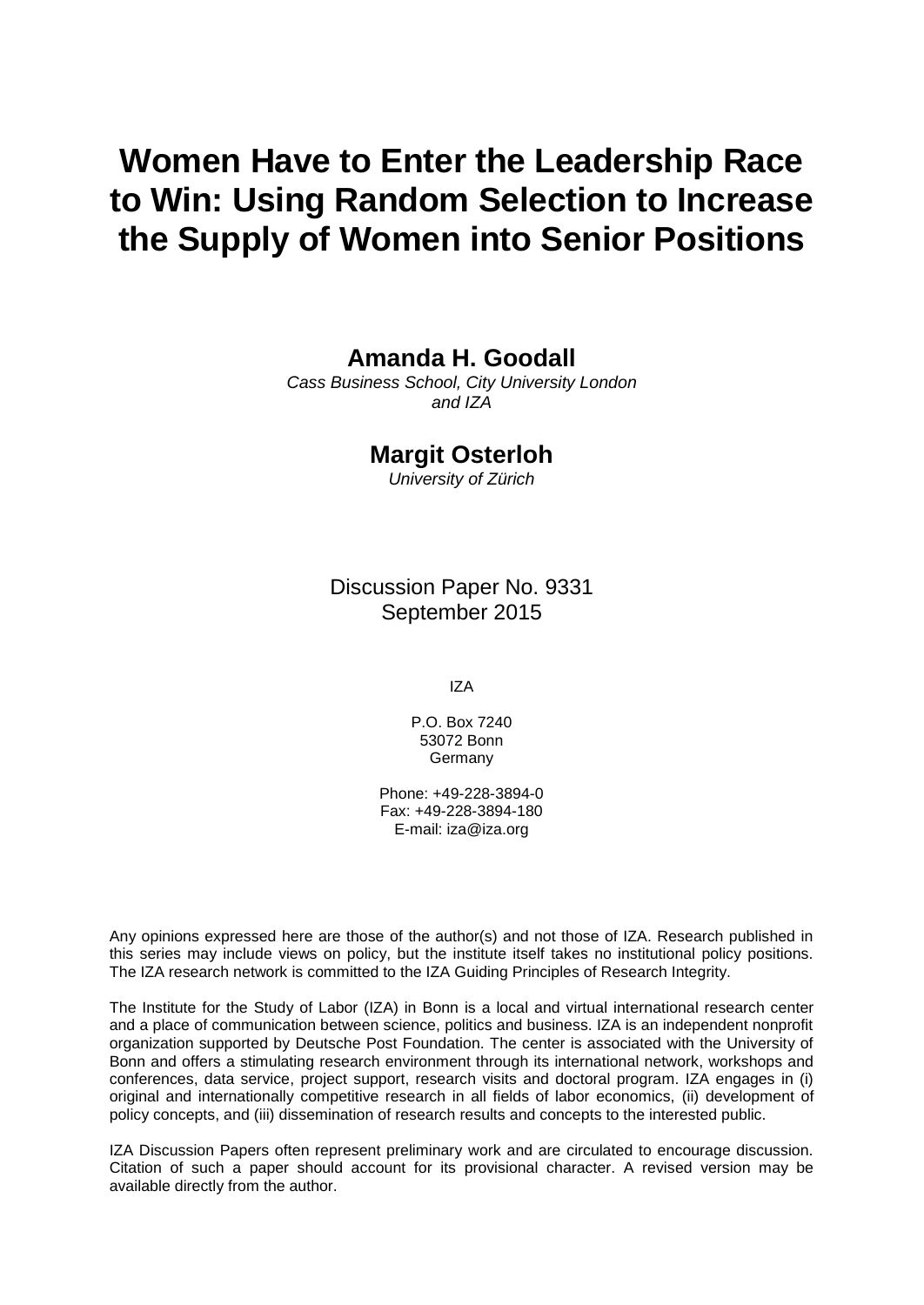IZA Discussion Paper No. 9331 September 2015

# **ABSTRACT**

# **Women Have to Enter the Leadership Race to Win: Using Random Selection to Increase the Supply of Women into Senior Positions**

Despite well-intentioned efforts, the supply of women into senior management roles has changed little. Radical ideas are apparently needed. This paper is an attempt to suggest one. It is to use a form of *random selection of candidates – drawn from a pre-selected and properly qualified pool – to increase the supply of women* into management positions. The background rationale is that while most gender studies have focused on the demand side (direct and indirect discrimination), we think about how to improve the supply side, and in particular how to find ways to reduce negative self-stereotypes and stereotype threats. Evidence suggests, for example, that women shy away from competition, and are especially averse to rejection. We argue that a random-draw method would offer women a type of 'rejection insurance', lessen the 'chosen one' factor associated with leadership, prevent the desire for a 'safe pair of hands' (i.e. a man), and foster genuine equality.

JEL Classification: L2, M1, M5

Keywords: leadership, women, diversity, random selection

Corresponding author:

Amanda H. Goodall Cass Business School City University London 106 Bunhill Row London EC1Y 8TZ United Kingdom E-mail: [Amanda.Goodall.1@city.ac.uk](mailto:Amanda.Goodall.1@city.ac.uk)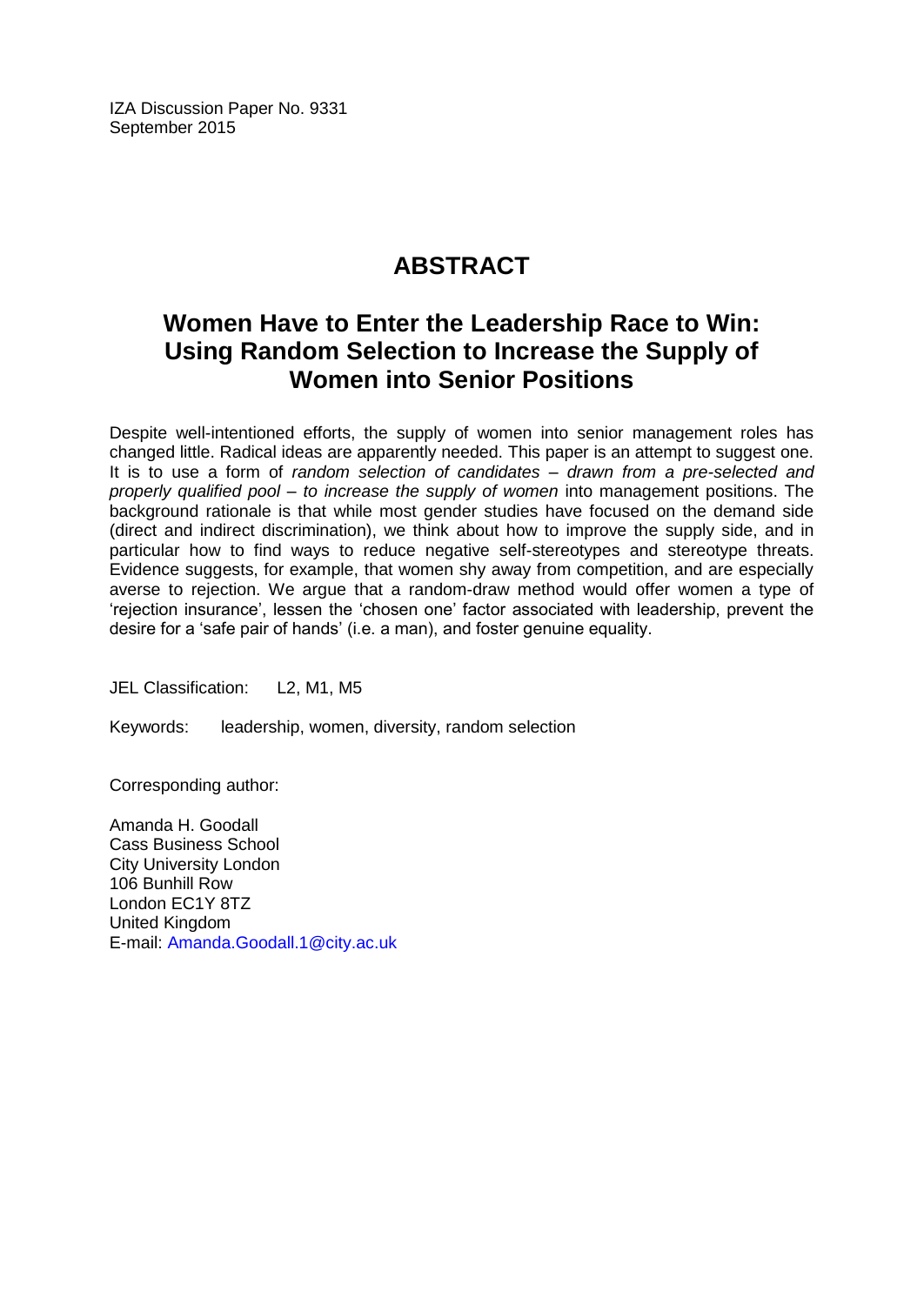#### **Introduction**

Women are underrepresented at the top of all kinds of hierarchies -- be it within corporations, the public sector, in government bodies (e.g. Ely, Ibarra & Kolb, 2011; Ali, Metz & Kulik 2015), on editorial boards (Metz & Harzing, 2009) or even among business school deans (McTiernan & Flynn, 2011). The hope that a sizeable influx of female graduates would close the gender gap at senior levels has not materialized (Rader Sipe et al., in press). Only 5 percent of CEO positions in Fortune 1000 companies are held by women (Catalyst, 2015<sup>1</sup>; Dawson, Kersley & Natella, 2014). In OECD countries in 2014, 7.7 percent of employed men had managerial responsibilities; the same was true for only 4.4 percent of employed women. Even in countries considered progressive, such as Norway, women have lower promotion rates than men across all ranks (Miller, 2014), even after controlling for individual characteristics like age, education, experience, and tenure.<sup>2</sup> According to a business report by the consultants Grant Thornton (2015), women in the US in 2015 hold 21% of senior management positions; in 2004 the figure was 19%.

There have been attempts to change this. Diversity education and training has been introduced, since it became clear that discrimination comes at a high cost to society. A myriad of programs exist, starting at university, through to the workplace and at board level (e.g. Bell, Connerley & Cocciara, 2009; Bezrukova, Jehn & Spell, 2012). There is evidence that female representation in top management relates positively with organizational performance (Dawson, Kersley & Natella, 2014). Female representation in top management improves performance in companies that pursue innovative strategies (Deszö & Ross, 2012); diversity also has a positive impact on performance in turbulent times (Rost & Osterloh, 2010); finally, in studies of groups, performance is reported to be affected more by the proportion of women in the group, than by the average or maximum individual intelligence of each member (Woolley et al., 2010; Engel et al., 2014).

Moreover, in educational achievement today there is a reverse gender-gap. In schools girls now outperform boys in many subjects (Goldin, Katz & Kuziemko 2006; OECD, 2015); and, the majority of college graduates in OECD countries are now female (Dawson, Kersley & Natella, 2014). In the UK in 2014, 150,000 males graduated from university; the number for females was  $200,000^3$ . In a wide range of settings, girls have been shown to be more self-

 $\overline{\phantom{a}}$ 

<sup>&</sup>lt;sup>1</sup> See Catalyst at <http://www.catalyst.org/knowledge/women-ceos-fortune-1000> for the full list of female CEOs in these groups; accessed June 20, 2014.

<sup>&</sup>lt;sup>2</sup> For an overview over gender differences in promotion rates see Blau & DeVaro, 2007.

<sup>&</sup>lt;sup>3</sup> Higher Education Statistics Agency (HESA) for the UK.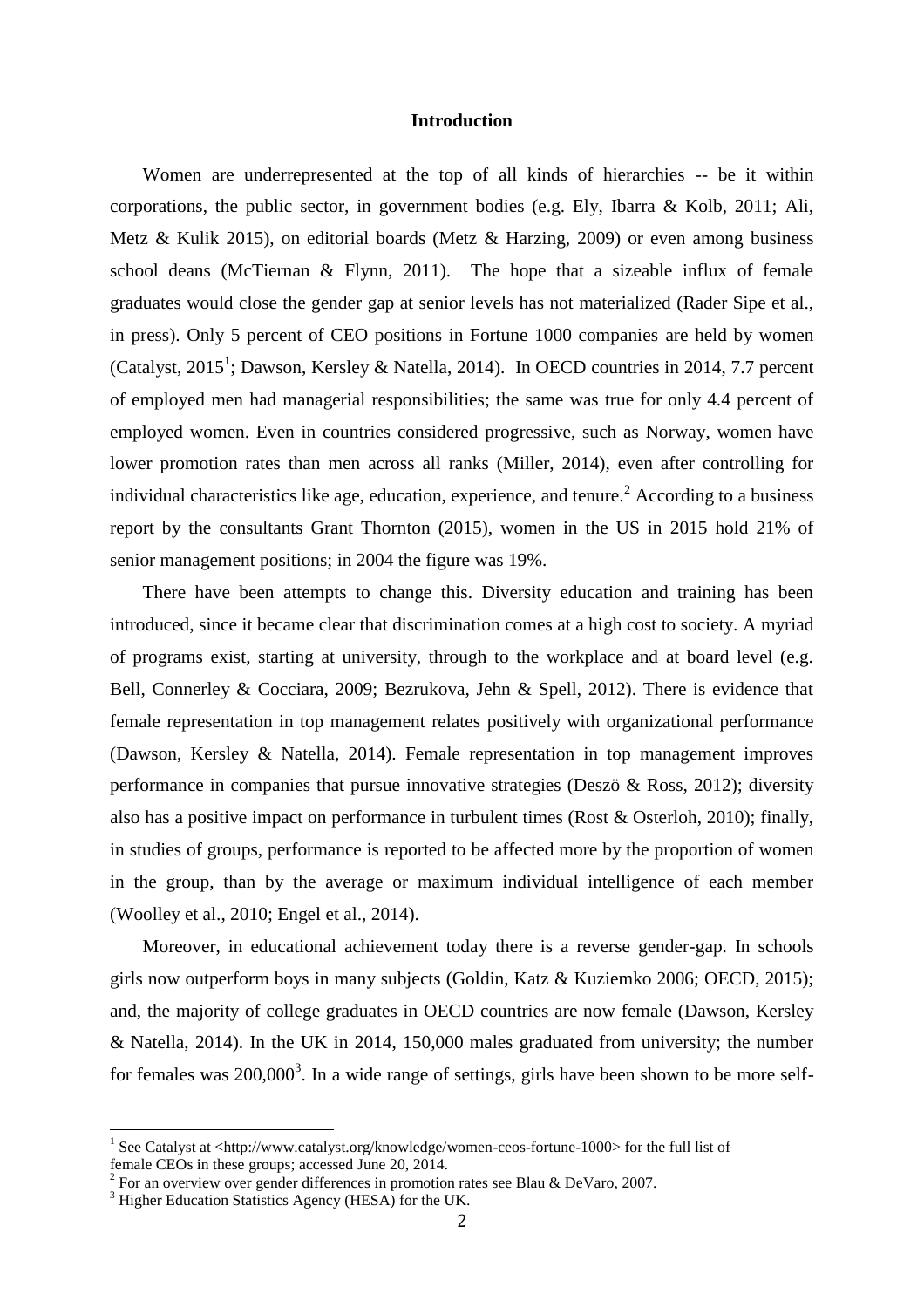disciplined, and better able to defer gratification compared with boys (Castillo et al., 2011; Duckworth & Seligman, 2006). Finally, numerous global corporations today proclaim that they are committed to diversity in management (e.g. [Chevron](http://www.chevron.com/) and [Procter & Gamble,](http://www.pg.com/en_US/index.shtml) see Catalyst 2015). Yet, despite these corporate proclamations, diversity programs and tales of educational success, women are still missing at the top.

Radical new ideas are thus apparently needed. This paper proposes one. The paper is designed to be of interest both to practitioners and academic researchers.

First, we switch from a demand side to a supply orientation concerning female managers. In particular, we are concerned with why females – even the most competent ones – shy away from competition with men, thereby diminishing their chance of promotion. Second, we examine different ways to encourage women to enter the race for senior positions. Third, we explore an unusual approach to mitigate competition in order to motivate women to apply for demanding jobs and to learn how to overcome stereotype threats: random selection from a preselected pool. The roots of this idea have a long, though little-known, tradition. A randomselection principle was applied in ancient Athens and used in the "golden times" of Venice.

We later show how the use of random selection could offer advantages for women, and also potential efficiency gains for organizational performance as a whole. In particular, we believe our approach would lead, among other benefits, to the following: it would

- *(i) offer women a kind of 'rejection insurance',*
- *(ii) lessen the 'chosen one' factor associated with leadership,*
- *(iii) discourage the desire for a 'safe pair of hands',*
- *(iv) foster genuine equality.*

There is very little prior literature that explores such an approach. The only paper known to us that is somewhat close in spirit is Zeitoun, Osterloh, & Frey (2014). However, that paper's objective is to find a way to encourage greater firm-specific investment by altering the makeup of company boards. Our paper's aim, and the nature of our arguments, are quite different. Our paper also differs from Pluchino, Rapisarda and Garofalo (2011), who suggest using partial random selection as a promotion strategy that protects against the Peter Principle, and from Ginsburg and Weyers (2014), who recommend its use in the selection of artists.

We would acknowledge that random selection is at first glance an unusual concept. Some readers may even find its suggestion surprising. Nevertheless, we wish to emphasize from the start that we propose random-draw methods from within an already highly-qualified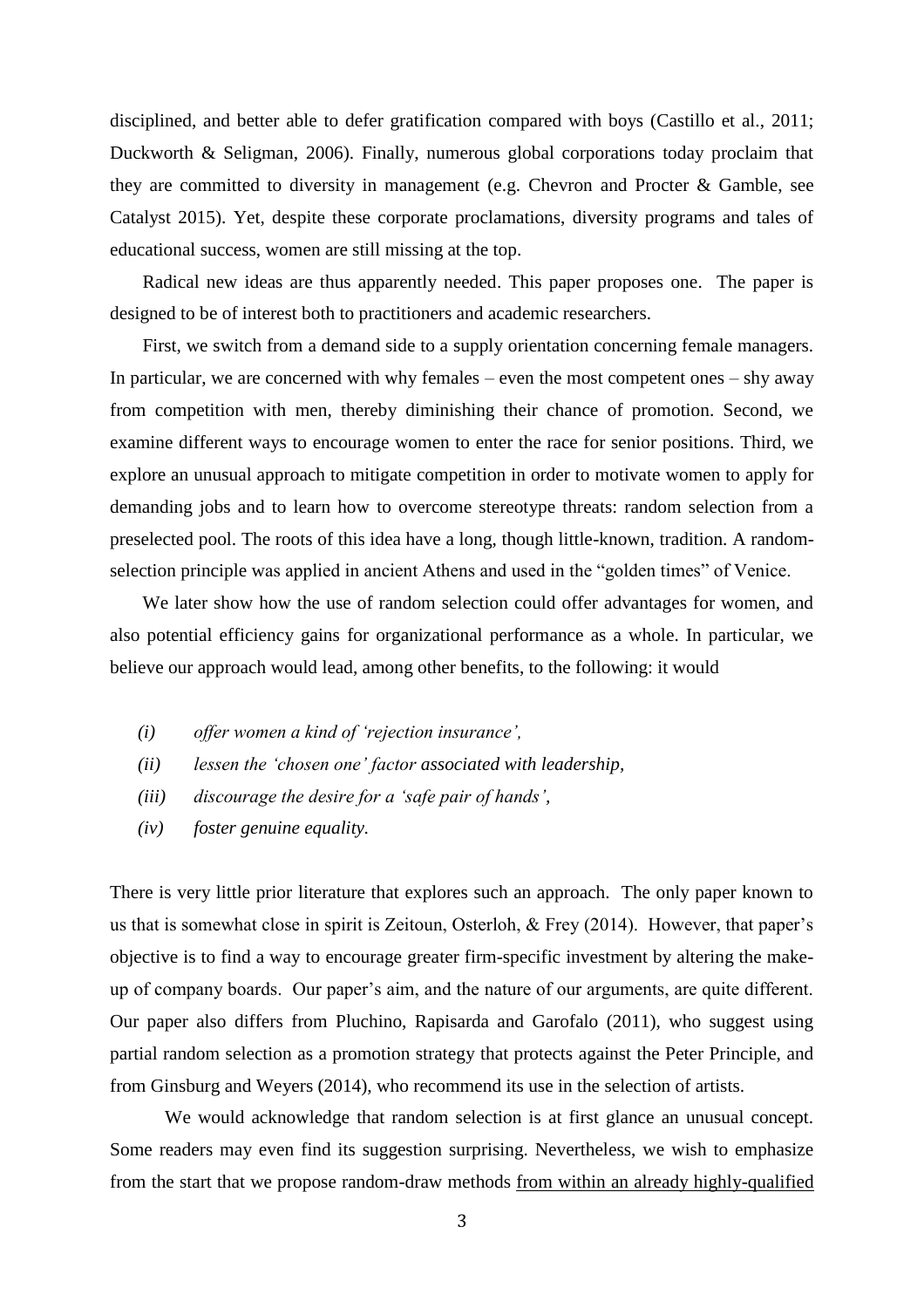pool (or statistical urn) of candidates, and we believe that the idea of our proposal could generate fruitful dialogue within the human resource management community<sup>4</sup>.

#### **Background**

Most studies that attempt to explain why senior women are less visible in organizations focus on *demand-oriented* causes. In particular, they look at direct discrimination (e.g. Becker, 1957; Goldin & Rouse, 2000; Eagly, 2007; Beaman et.al., 2009; Bohnet, van Geen & Bazerman, 2012) and statistical discrimination against women (Phelps, 1972; Arrow, 1973; Lazear & Rosen, 1990).<sup>5</sup> By definition, demand-side factors can be thought of as being imposed on women externally. However, today, direct discrimination in organizations is prohibited, but it seems that invisible barriers remain, for example, those arising from cultural beliefs and learned stereotypes (Ely, Ibarra & Kolb, 2011).<sup>6</sup> Women are often expected to be less ambitious, less assertive and less self-reliant, whilst also more caring and communally oriented (e.g. Rudman & Phelan, 2008). In addition, it is assumed that women will face family-work-conflicts.<sup>7</sup> These stereotypes are not congruent with idealized leadership roles (Eagly & Karau, 2002). They lead to a too-risky-to-promote attitude regardless of whether these expectations are justified or not (Banerji & Greenwald, 2013). Hiring committees may be attracted to a safe pair of hands $8$ .

*Supply-side* explanations are recent additions to the literature. They examine how women impose negative stereotypes on themselves and into their identity. This form of adverse self-verification restrains females in several ways.

First, women might accept a less ambitious career path with lower salaries<sup>9</sup> (Eagly, 1987; Eagly and Karau, 2002).

 $\overline{\phantom{a}}$ 

<sup>&</sup>lt;sup>4</sup> The idea was presented at two events involving HR directors in finance and professional service firms; feedback was very positive.

<sup>&</sup>lt;sup>5</sup> In orthodox family economics (e.g. Becker, 1985; Polachek, 1981) another external factor is analyzed. Due to gender specific division of labour, men and women differ with respect to relative productivities. As a consequence, for women compared to men it is less useful to invest in education and training. This explanation does not hold today. Women on average invest even more than men in their formal education.

<sup>&</sup>lt;sup>6</sup> Stereotypes can be defined as "cognitive structures that contain perceiver's knowledge, beliefs, and expectancies about some human group" (Hamilton & Trolier, 1986: 133).

 $^7$  According to Rudman & Phelan (2008) these stereotypes are in flux. They change descriptively little by little. Nevertheless prescriptively they remain intact. Many traits required for leadership still are rated as less desirable for women.

<sup>&</sup>lt;sup>8</sup> Adams, Flynn & Wolfman (2015) raise interesting suggestions for improving the recruitment of women on to corporate boards.

<sup>9</sup> More than 50 percent of male candidates negotiate their salary after the first job offer following graduation, but only ten percent of females, see Babcock et al. 2006 (Babcock & Laschever, 2003).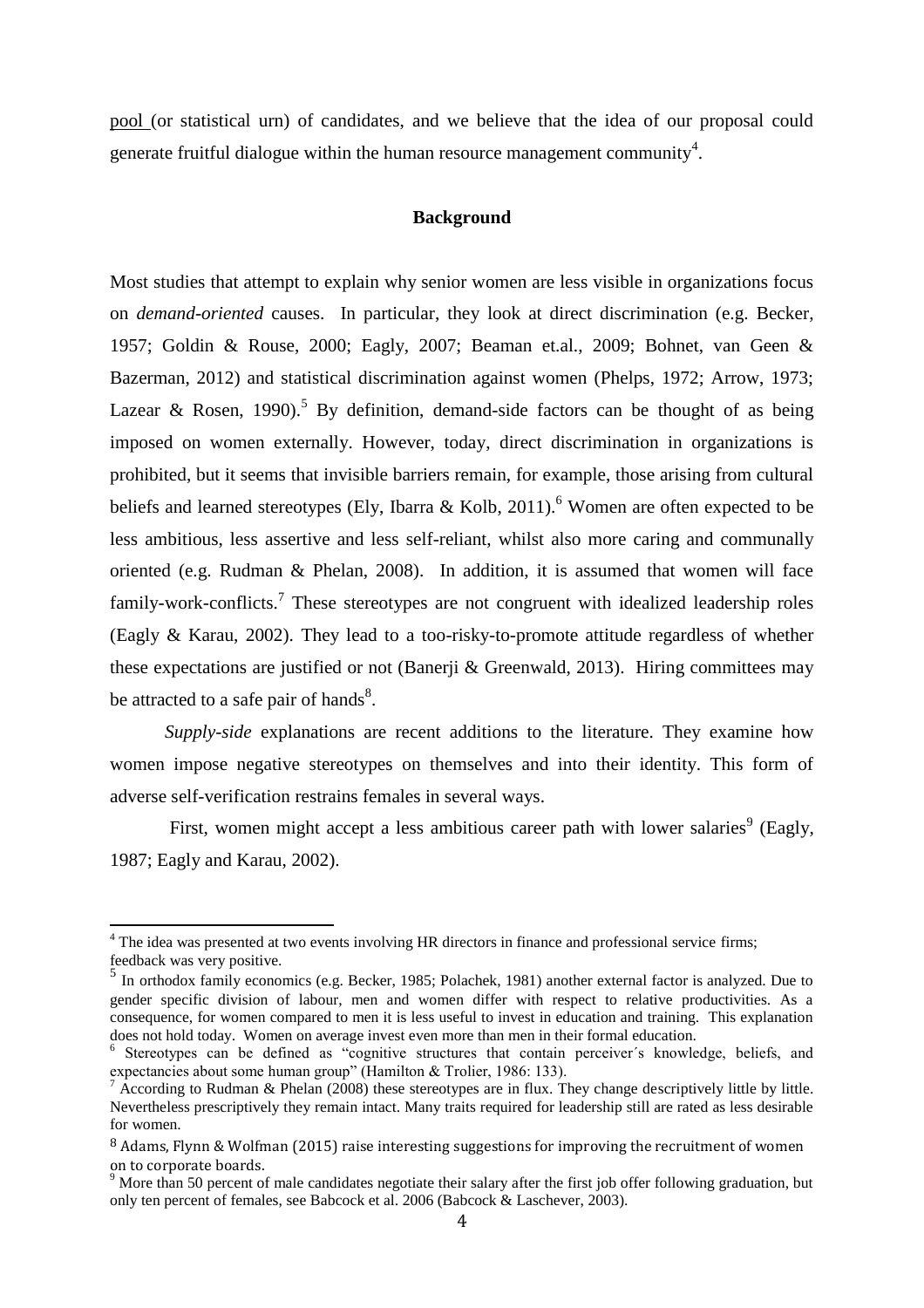Second, if women consciously deviate from internalized female stereotypes, this may cause psychological "identity costs" and if women behave "out of role" (Goffman, 1959; Jacobson & Aaltio-Marjosola, 2001; Heilman & Okimoto, 2007) they may additionally be punished by being less-liked in their professional and private life (Phelan, Moss-Racusin & Rudman, 2008). For example, in a laboratory experiment it was shown that men dislike women who negotiate over their salary (Bowles, Babcock & Lai 2007); further, divorce rates are higher in couples where women are the main breadwinners (Bertrand, Pan & Kamenica, 2013; Dawson, Kersley & Natella, 2014).

Third, additional "identity costs" accrue if women try to compensate negative attitudes towards "out of role" behaviour by attempting to display greater sociability in a bid to be liked (Rudman & Phelan, 2008).

Fourth, women who adopt counter-stereotypical behaviour can be accused of lacking social skills. They then suffer professionally when attention is diverted away from functional competence to social skills (Phelan, Moss-Racusin & Rudman, 2008).

Fifth, in addressing the lack of women on corporate boards, Rowley, Lee & Lan (2015) suggest that negative messages are transmitted to women early in their careers through networks, selection bias, and role-model shortages, which leave women believing that any potential board director role is merely 'ornamental'.

Finally, gender stereotypes, be they external or internal, can become "self-fulfillingprophecies" (Merton, 1948: 195; Ely, Ibarra & Kolb, 2011). Stereotype threats are activated whereby people fear to confirm negative stereotypes about their social group (Inzlicht, 2011). The "activation of a self-relevant stereotype leads people to show stereotype-consistent behaviour, thereby perpetuating the stereotypes" (Dar-Nimrod & Heine, 2006:435). The performance of individuals who belong to negatively stereotyped groups is lower (Schmader, Johns & Forbes, 2008).

Ample evidence demonstrates the effect of negative stereotyping on the behaviour of women. For example, girls' math performances decrease when their gender is made salient (Spencer et al., 1999; Dar-Nimrod & Heine, 2006). The same is true for performance in competitions (Guenther et al., 2010), and for risk-aversion (Booth & Nolen, 2015). Stereotype threat not only leads to poorer task performance, but also to lower levels of identification and motivation in the given performance domain (Steele, James, & Barnett, 2002). Female stereotypes decrease women's entrepreneurial intentions (Gupta & Bhawe, 2007), leadership aspirations (Davies et al., 2005), interest in mathematics, science, and engineering (Murphy et al., 2007), and their motivation to improve their math ability (Fogliati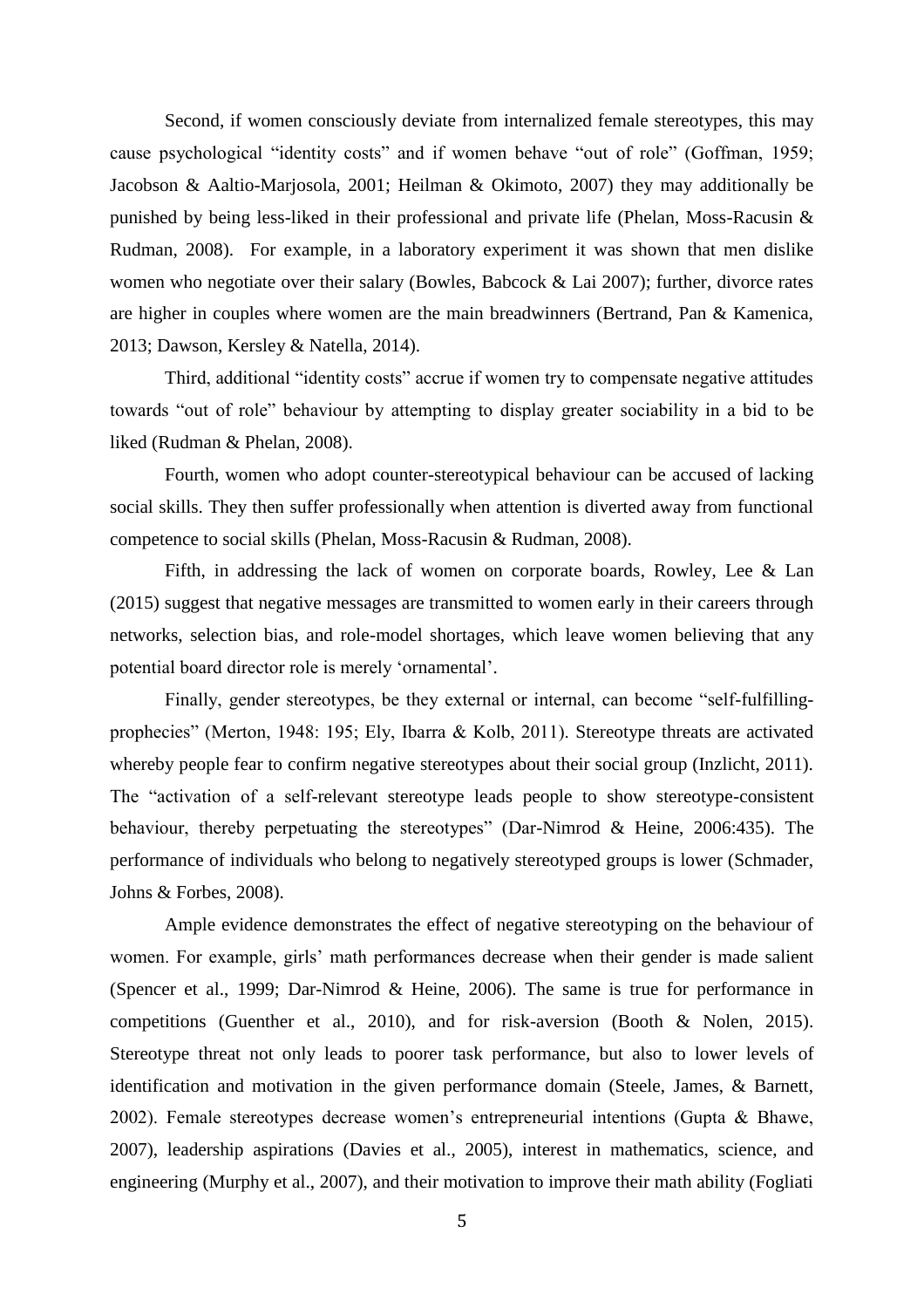& Bussey, 2013).

 $\overline{\phantom{a}}$ 

It is not necessary for women to internalize female-inferiority typecasts for negative outcomes to occur. Stereotype threats also arise from the pressure incurred to reject the dominant typecasts (Steele, Spencer & Aronson, 2002). Research suggests that "fighting back" reduces working memory capacity (Schmader & Johns, 2003), induces anxiety and stress (Schmader, Johns & Forbes, 2008), as well as efforts to suppress negative emotions that increase blood pressure and activate the cardiovascular system (Blascovich et al. 2001; Murphy, Steele & Gros, 2007). However, stereotype threats are reduced when people learn about the malleability and controllability of the characteristics at hand (Aronson, Fried & Good, 2002), in particular when they view the origins of those characteristics as experiential or learned instead of innate or genetic (Dar-Nimrod & Heine, 2006).

In sum, these factors may explain why on average women strive less than men for leadership positions. Women appear to have to choose between career success and social success, and to endure extra pressures that male leaders are not exposed to (Heilman, 2001). Research suggests that supply side reasons consist mostly in characteristics other than cognitive skills. Cognitive skills show only minor differences between men and women (see e.g. Kimura, 2004; Fine, 2010).<sup>10</sup> With respect to non-cognitive differences, researchers have started to look at issues such as aversion to competition, risk aversion, feedback-aversion and low self-confidence. In particular, women's resistance to competition has recently been studied quite extensively. If women are less likely to enter competitions, this not only reduces their prevalence in management and other senior positions, but contributes to a large gendergap (Niederle & Vesterlund, 2007).

#### **Random Selection**

We propose the use of random draw from a pre-selected pool. A key reason is that women may be more likely to enter the pool of candidates because, in a sense, random selection suppresses the final level of competition. Identity costs -- for example being disliked, or being punished by candidates who were not selected -- are likely to be minimized, and non-winners in random selection do not lose face. Moreover, randomness has intrinsic advantages in certain environments, for a mathematical reason that we later explain.

More broadly, random selection has a long but -- to social scientists and management

 $10$  Nevertheless, cognitive stereotypes are lively, see the debate around the former Harvard University President Larry Summers, who suggested that extremes of innate aptitude rather than discrimination are responsible for the failing careers of women in science, see e.g. Barres 2006.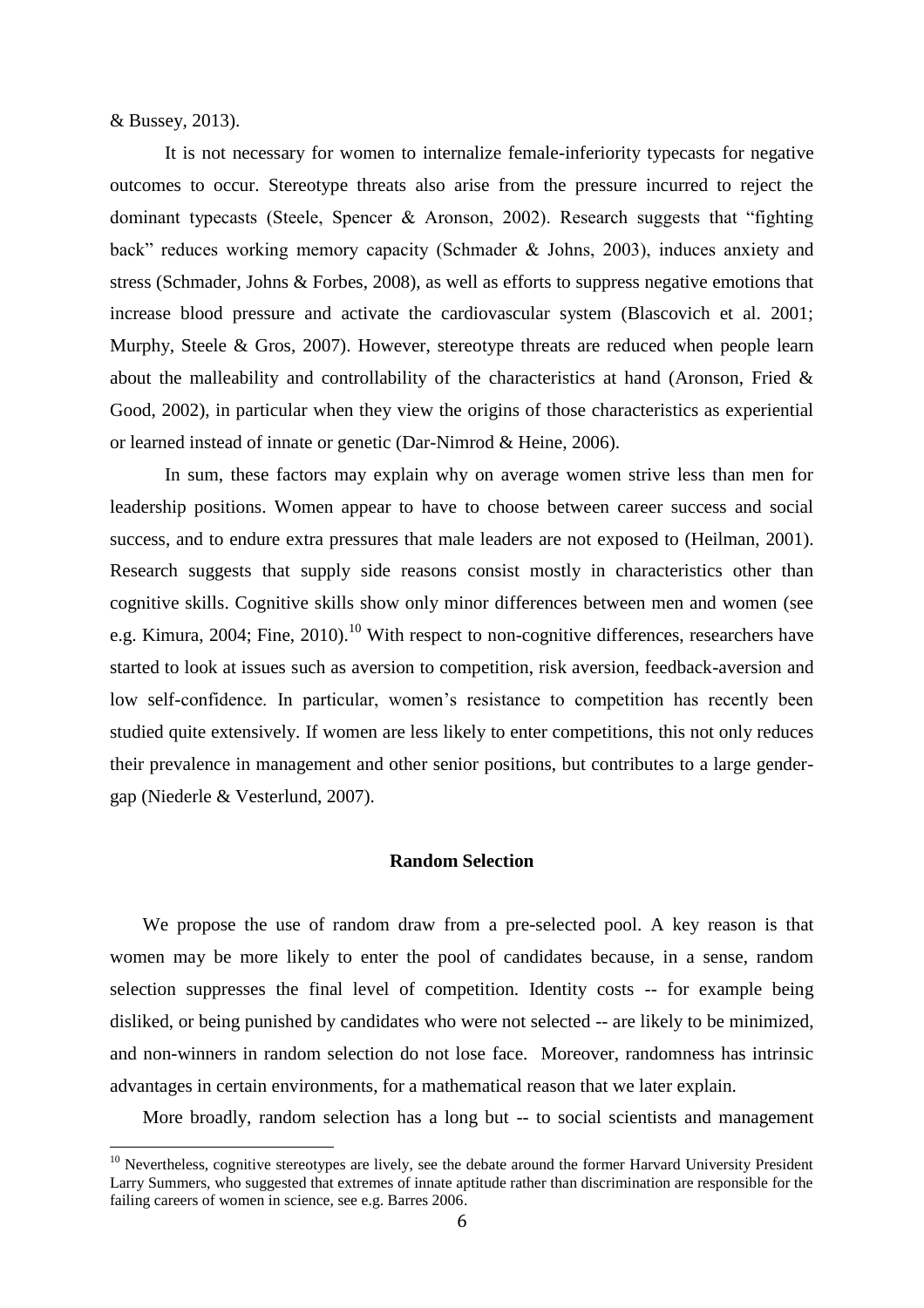scholars -- a largely unknown history. It was used as a political mechanism by the Athenians over two and a half thousand years ago (Mueller, et. al.,1972; Frey Buchstein, 2010; Buchstein & Jörke, 2007; & Steiner, 2014), as well as in the "golden age" of Venice and other medieval city states. Although its use has greatly declined, some institutions still use randomness; for example the Coptic Pope is selected randomly out of three candidates (Boochs, 2009), the Amish choose their leaders by random selection, and in modern society it is of course commonly used as a mechanism to select juries or decide tiebreaks in national and local elections.

What are the background benefits of using random selection? Clearly, random decisions produce representativeness in the population (McCormick, 2006). Also, random processes prevent an illegitimate influence on decisions by interest groups. These may include "old boys networks" or through corruption (Hayek, 1979). Once the short-list is decided, there is little sense spending time or money trying to influence a random process. Selecting people randomly gives a chance to groups that otherwise have no voice and thus enables neglected aspects, ideas and perspectives.<sup>11</sup> It is a way to protect against homophily and it encourages new talent into the pool – such as individuals who may be less inclined to enter competitions or elections because of low confidence or risk aversion (Beckmann & Menkhoff, 2008; Buchstein, 2010). A diverse talent pool will generate diversity of ideas and decisions, allowing creativity to surface (Fishkin & Farrar, 2005; Jeppesen & Lakhani, 2010); and it facilitates a "focused naïveté: a useful ignorance of prevailing assumptions and theories" [\(Gieryn & Hirsh, 1984: 91\)](#page-19-0). It may also lead to a 'balanced portfolio' by spreading risks as different kinds of people (and personalities) will be randomly selected. These aspects of random selection seem particularly pertinent to knowledge-intensive firms.

Random selection promotes stability and continuity of representation. Each group has the chance of being chosen in the future. In organizations where the core workers are experts and professionals, it is common to find an unwillingness to take up management and leadership positions (Empson & Langley, 2015). An option to include candidates through a random process may motivate reluctant managers into the pool.

Importantly, random selection implies that the "losers" of the selection process do not lose face, inducing more well-reputed individuals to stand for an office. In our context, women who win the lottery will not be exposed to negative stereotypes that may be associated with them outperforming men. Again, this may foster a more diverse applicant pool.

 $\overline{\phantom{a}}$ 

 $11$  This is the main advantage over the establishment of quotas which can only be set if the corresponding dimensions (e.g. gender or nationality) are determined, see Frey & Steiner 2014.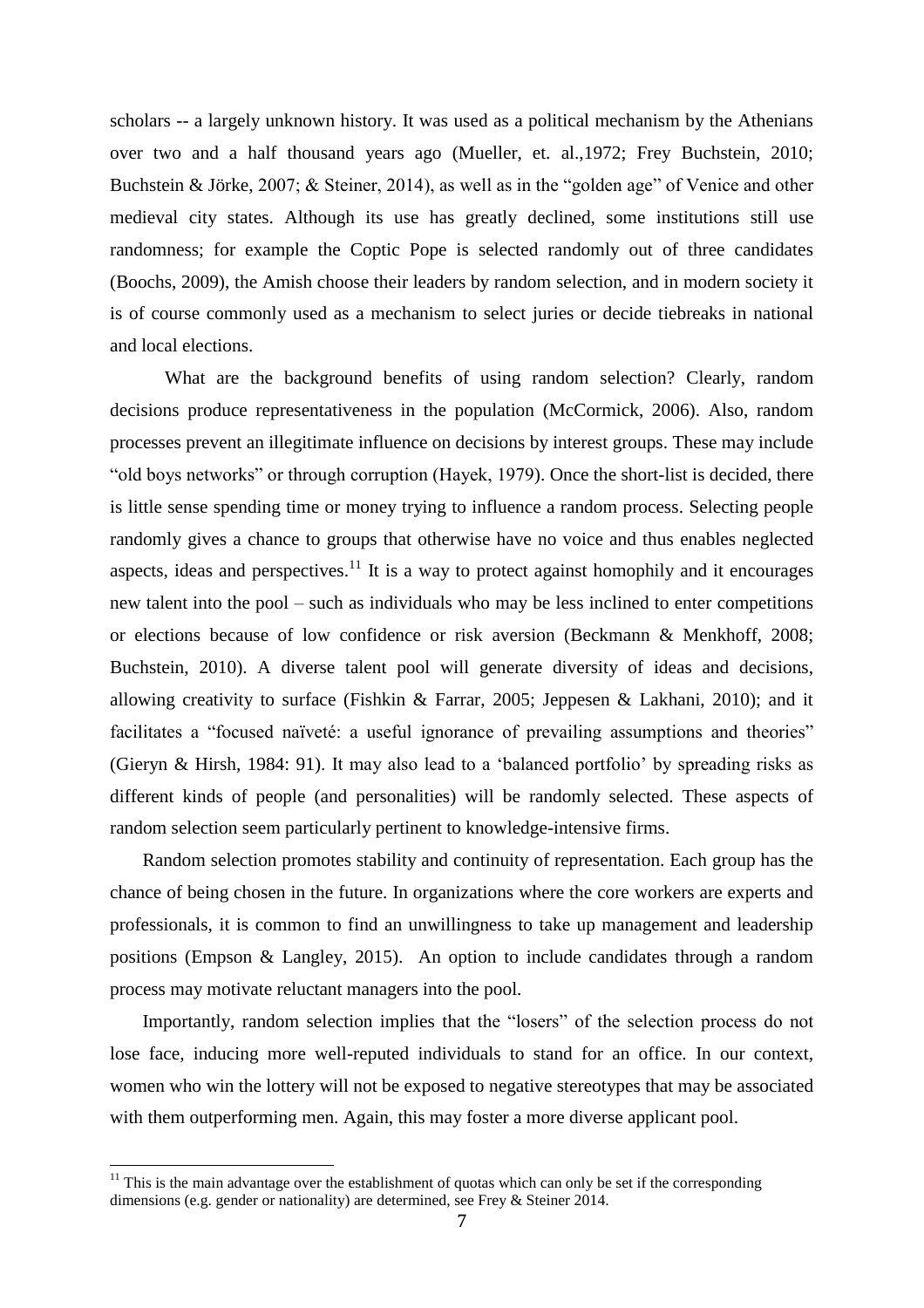The alternative so-called "rational" selection processes are themselves prone to many weaknesses: for example, biases and prejudices of the appraisers (e.g. Latham et al., 2005), the Peter Principle <sup>12</sup> (e.g. Lazear, 2001), and the performance paradox (e.g. Meyer & Gupta 1994).<sup>13</sup> Evidence suggests that some alleged "rational" evaluation processes are in fact subject to randomness, e.g. the selection of award-winners in musical competitions (see Ginsburgh & Weyers, 2014), and winners in wine contests (Hodgson, 2009). As soon as these "rational" processes are shown to be factually irrational, perceptions of fairness suffer greatly which is not the case with openly random processes.

We suggest here that random selection could be used to appoint managers from among pre-chosen candidates, to encourage women to enter competitions, thereby raising the female talent pool. The next section outlines how the procedure would work.

#### **Random Selection as a Supply-Side Tool for Increasing the Number of Female Leaders**

#### *Entry to the short-list*

 $\overline{\phantom{a}}$ 

Given the possibility that females tend to be more averse to open competition, some method has to be found to ameliorate that aversion. Random selection would, we believe, encourage women to allow their names to go onto the short-list after a long-list candidate pool has been composed.

There are two possible ways to compose this pool. *One possibility* would be random selection from a short-list involving conventional procedures where there may not initially be an equal number of men and women. Conventional procedures mean that the position might be advertised internally, or a committee might choose male and female candidates. A *second possibility* requires a pool that is made up from the start of the same number of men and women. It would combine supply-oriented with demand-oriented measures such as quotas.<sup>14</sup>

 $12$  The Peter Principle is the selection of a candidate for a position based on the candidate's performance in their current role rather than on their abilities that might be relevant to the intended role.

<sup>&</sup>lt;sup>13</sup> The performance paradox characterizes the effect that all kinds of performance indicators after some time lose their ability to discriminate between good and bad performance, due to goal displacement, gaming, and lock-in effects. For the analysis of performance paradoxes in research see Osterloh & Frey, 2014 and Frost & Brockmann, 2015.

<sup>&</sup>lt;sup>14</sup> Quotas are put in place by some governments when other forms of self-regulation have failed to alter gender or ethnic distributions (Krook, 2005; Dahlerup, 2006; Forstenlechner, 2011). A recent high-profile example is the requirement for all boards of public companies in Norway to include at least 40% women. The German Parliament has also recently decided to introduce a 30% quota in the boards of big public companies. An attempt by the UK government to impose a voluntary obligation of 25% female board membership on all public companies by 2015 looks like it may just meet its target (Sealy, Turner & Vinnicombe, 2013). An alternative to quotas is positive discrimination (Noon, 2012).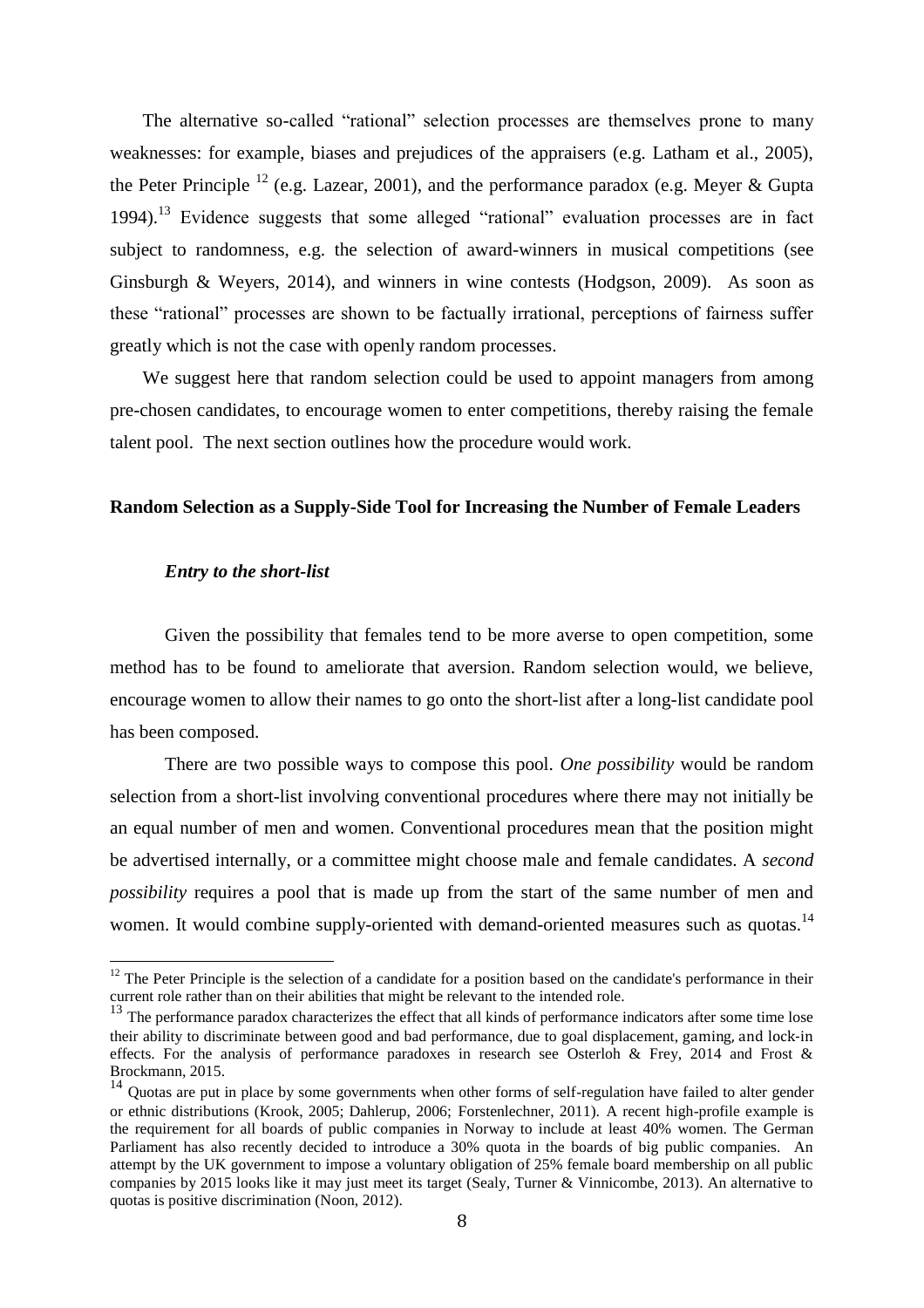Quotas seem empirically to work to change the gender landscape by raising the profile of women without negatively affecting productivity (Jones, 2004; Chattopadhyay & Duflo, 2004; Powley, 2007; Balafoutas & Sutter, 2012; Niederle, Segal & Vesterlund, 2013; Beaman et al., 2009, 2012).

Irrespective of which of these two methods is chosen, candidates who enter the pool should be approximately equal in their rank or position in the organization, have equal approximate ability, and have extensive knowledge of the core business of the organization (Goodall, 2009; Goodall & Bäker, 2014). This would help prevent potential 'glass cliff' scenarios (Ryan & Haslam, 2005), where women are inappropriately picked for a task and therefore fail -- a situation that increases negative stereotyping.

#### *Randomly selecting into the post*

Once a short-list has been finalized, the random selection of the candidate can occur. Male and female candidates receive a predetermined chance according to their numbers in the pre-selected pool. Under the quota approach, men and women have the same chance of being selected. Both methods are designed to encourage women to throw their hat into the ring without crowding-out high-performing men by "reverse discrimination." Trust is an important factor to ensure. Therefore, the process needs to be regulated and should perhaps happen in a public or semi-public setting. If done in this way, throwing a dice makes the process balanced and open, and, therefore, not susceptible to undue influence through networks and interest groups, homophily or corruption, which will allow the process to induce greater trust within the organization.

#### *Random selection offers 'rejection insurance'*

The literature suggests that women fear being punished by competing with men (Phelan, Moss-Racusin & Rudman, 2008) since "….being competitive in "male settings" for women still includes a negative stigma of being bitchy" (Guenther et al. 2010: 400). Moreover, they are more risk averse than men in certain circumstances (Barber & Odean, 2001; Charness & Gneezy, 2012). Women lack confidence compared with men (Lichtenstein, Fischhoff, and Phillips, 1982; Beyer, 1990; Niederle & Vesterlund, 2007; Kay & Shipman, 2014) and they are also more likely to suffer psychologically from failure or rejection (e.g. Steele, Spencer & Aronson, 2002).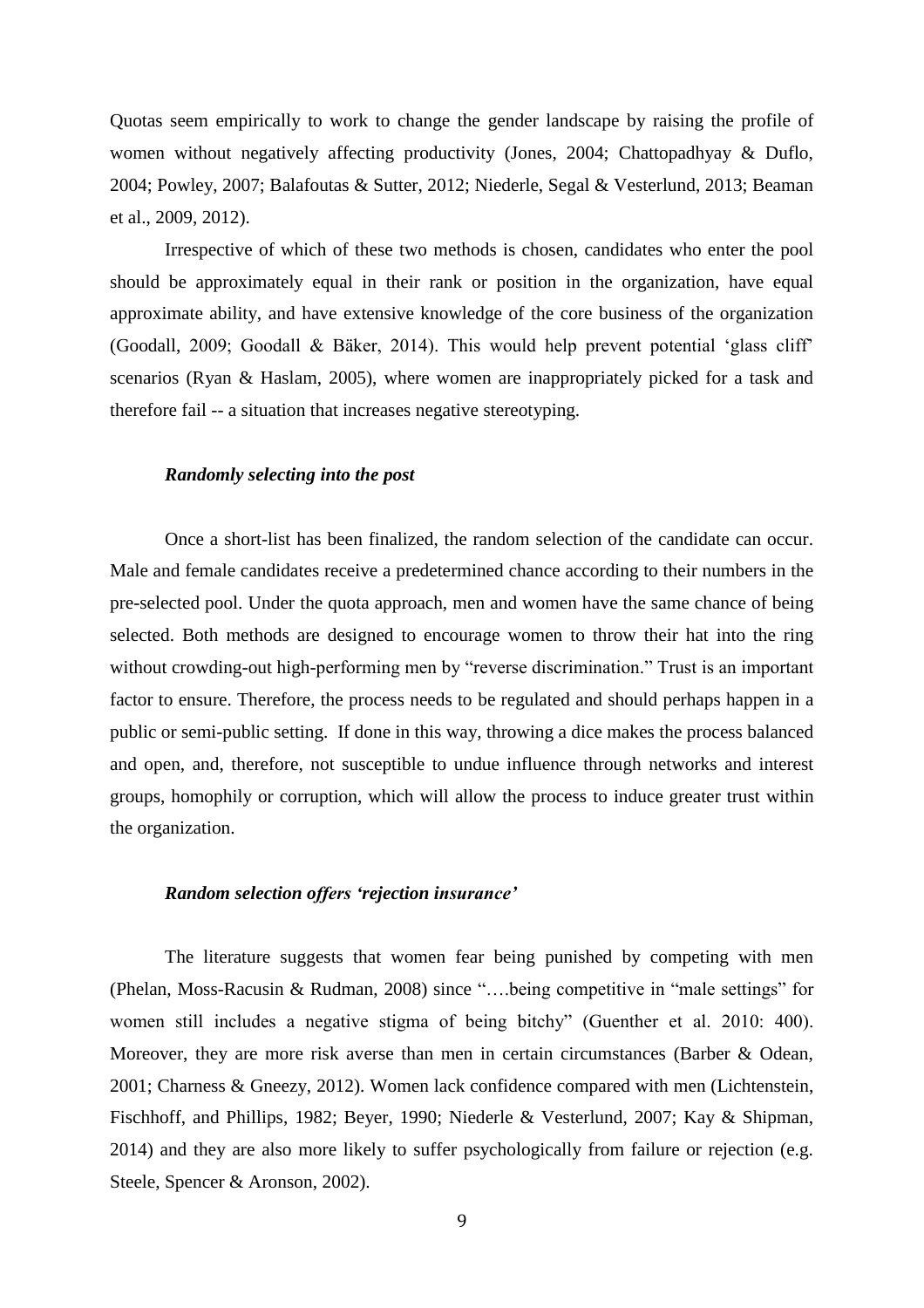Random selection acts as 'rejection insurance' against these factors – and does so in two key ways. First, it protects against any personal pressures a woman may be subjected to; for example, husbands or partners might welcome their wives´ success with less negative feelings when randomly selected.

Second, if a candidate loses, he or she cannot 'blame themselves' for not winning, thus reducing the likelihood of internalizing failure into one's self-perception.

#### *Random selection reduces 'the chosen one' factor*

Random selection not only offers rejection insurance to protect women against internalizing failure, it also protects against the possibility of men to overly internalize the positive influence of winning. Overconfidence in men is well documented (Lichtenstein, Fischhoff & Phillips, 1982; Beyer, 1990; Kay & Shipman, 2014). It is more pronounced when men undertake tasks that are considered to be masculine (Moore & Small, 2007); arguably men may consider leadership as such a task. The characteristic of 'hubris' is sometimes associated with organizational leaders (Hayward & Hambrick, 1997; Hiller & Hambrick, 2005). Individuals who regularly win tournaments may start to believe that they are 'the chosen one'. They may overly-attribute their success to personal talent and underrepresent the role of chance.

The contrasting characteristic of 'humility' viewed as being desirable in managers and leaders (Sally, 2002; Van Buren & Safferstone, 2009; Goodall & Bäker 2014) will be furthered by a greater weight placed on chance.

### *Random selection can improve organizational performance – an application of Jensen's Inequality*

There is another, and little-known, argument for random selection. Put intuitively, it boils down to the idea that playing it safe guarantees a modest and never outstanding outcome. In many commercial settings, by contrast, it pays to take risks.

Here, our underlying notion is mathematical, and emerges from the nature of probability distributions. A conceptual step originating from the Danish mathematician Johan Jensen can help us to understand how the random selection of managers (of either sex) may also contribute to organizational performance. Known in the mathematics literature as 'Jensen's Inequality' (Jensen, 1906), this famous algebraic theorem, which is taught in most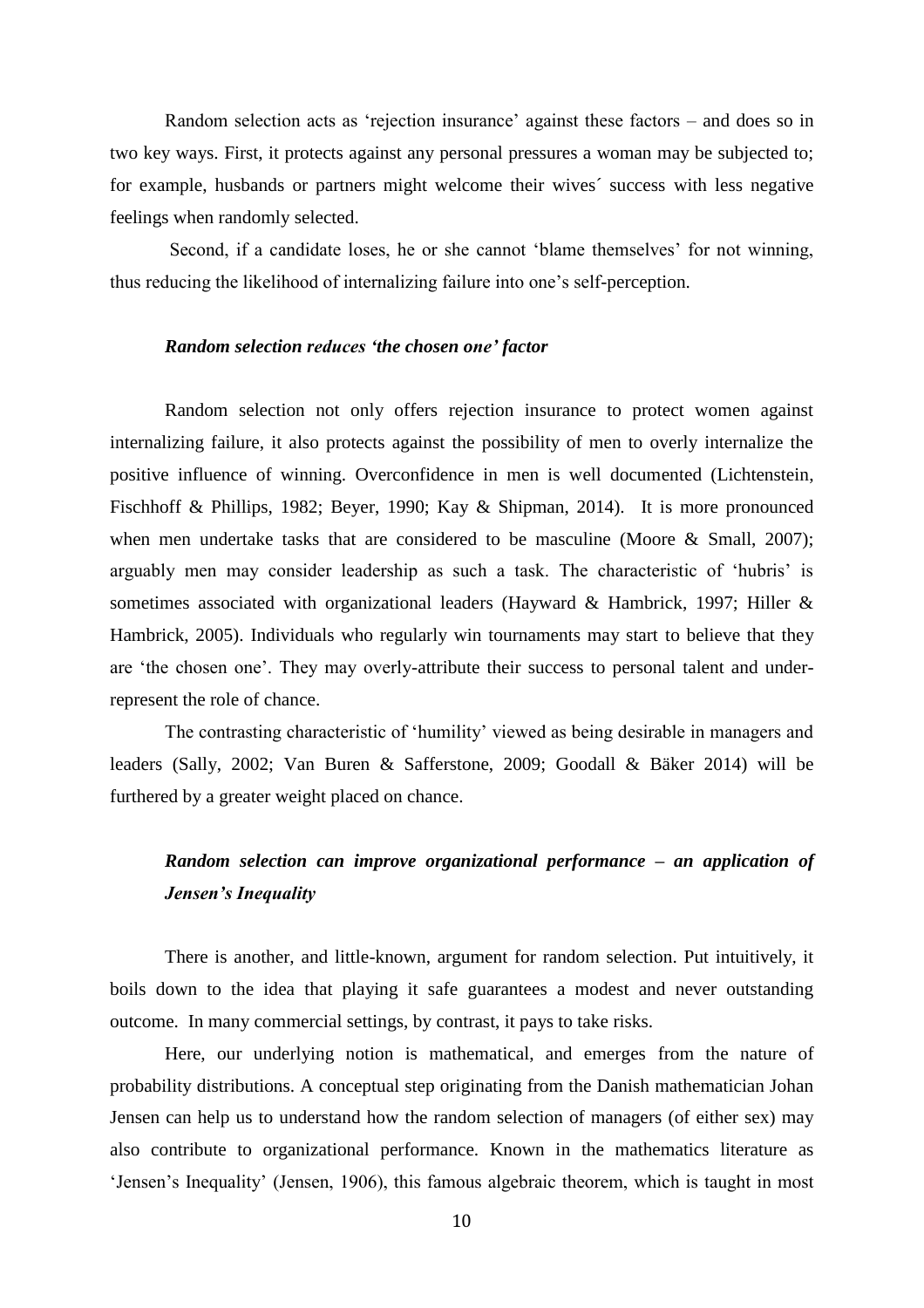undergraduate mathematics courses, describes the fact that randomness can be desirable when performance is described by an upward-sloping curve that is steadily accelerating (that is, in mathematical jargon, convex from below). This is because a random mixture of very high and fairly low values will itself average out to be high. The occasional really high end more than offsets the occasionally somewhat low end.

In our setting, this relates to the often fallacious argument that what organizations need is a safe pair of hands. This is how headhunters and hiring committees may see it, and in that case the known quantity (a standard kind of male manager, for example) can appear a good choice. Nevertheless, the mathematical idea named after Jensen explains why this can be incorrect. To the best of our knowledge this point has never been made in the leadership literature.

#### -INSERT TABLE 1 HERE-

The intellectual relevance of Jensen's Inequality is best illustrated numerically: See Table 1. Imagine a world in which there are three kinds of leader or manager candidates. They come in three qualities: 'poor', 'sound' and 'outstanding'. Assume that a selection panel can always identify the sound, safe candidate. Assume, however, that it is hard for the panel to distinguish between poor and outstanding (both may tend to look unfamiliar and hard to assess, ex ante, to a selection panel). Imagine, say, that what a hiring panel wishes principally to achieve is an outcome in which they cannot greatly be blamed. Then, the safe outcome for the hiring panel can always be reached by an unadventurous strategy of selecting the middlequality manager, namely the one here described as sound. Realistically, this will often be the same kind of person as those on the hiring panel. Also realistically, female candidates will often be viewed as risky.

In what circumstances, and exactly why, can an organization do better than by merely selecting the safe managerial choice each time? Table 1 illustrates two cases. In the first, random selection is neither better nor worse than taking the safe managerial candidate. In the second, random selection leads to better average outcomes. Following our proposal, consider the second case in Table 1 (where outstanding leaders can really make a difference). Now imagine that the choice among the three candidates is done by random draw. Assume for the argument here (Jensen's inequality is more general but we wish here only to convey the idea) that a poor manager will lead to the organization making \$2 million revenue, and the sound one will ensure the organization makes \$3 million, while the outstanding one will lead to the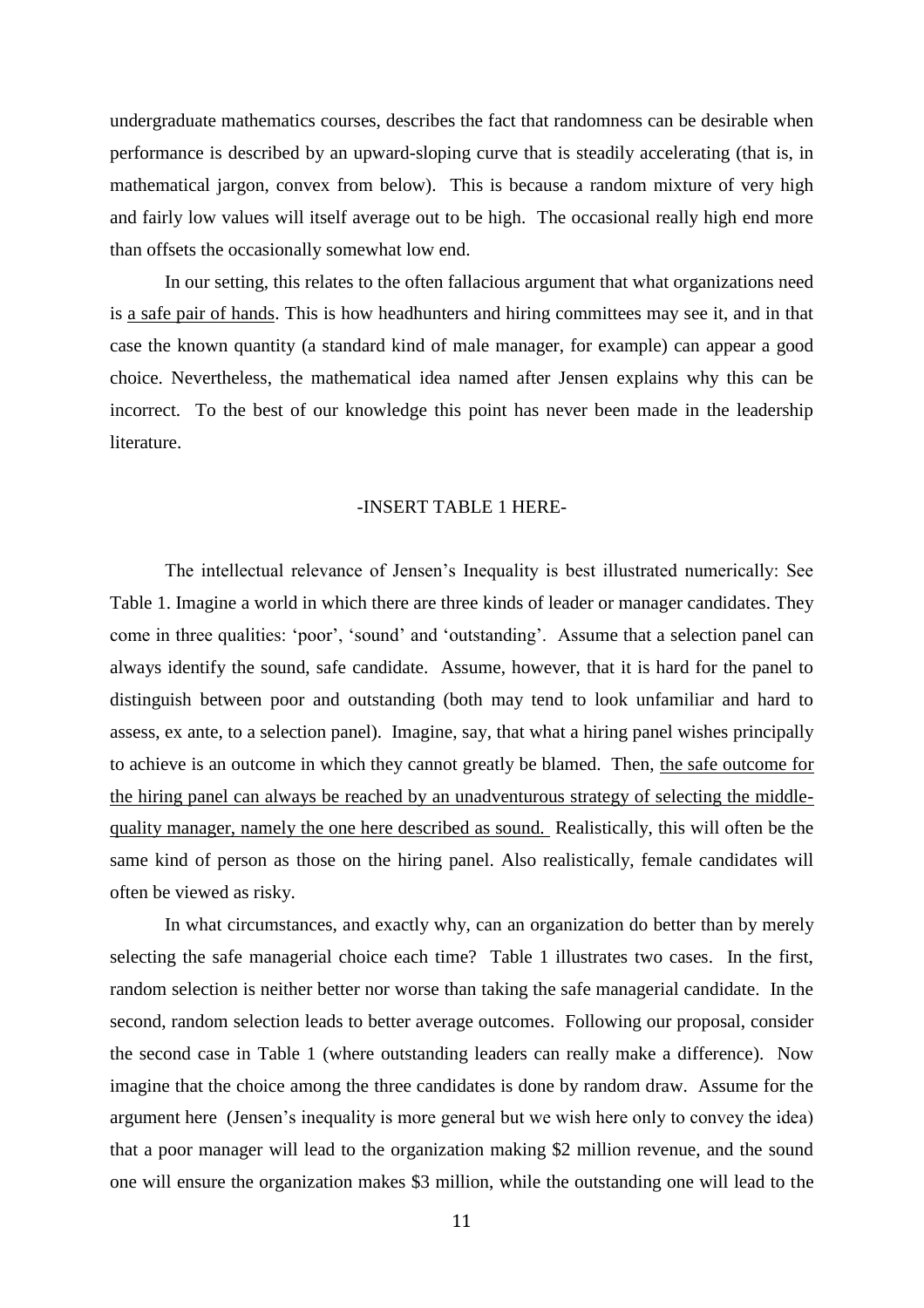organization making for itself \$5 million in revenue. Then, necessarily under random selection, one third of the time the manager will turn out to be poor. That means, under random selection of leaders, that one third of the time the organization will generate \$2 million revenue. One third of the time the manager will be sound, thus leading to \$3 million, and one third of the time the candidate will be outstanding and will generate \$5 million revenue. On average, therefore, it is straightforward to see that with random selection of the leader the organization will produce revenue of more than the \$3 million that is produced by the safe option. This happens because the organization gets an even spread of candidates through time, but the excellent outcome on the upside more than outweighs the low outcome on the bad side. Arithmetically, the calculation under random selection of a leader is simply that  $(2 + 3 + 5)$  / 3 = 3.3. This is a ten percent better outcome than comes from the safe 3.0 outcome. In this type of organizational setting, therefore, where the success of the organization depends in an accelerating way on the quality of the manager, random selection produces on average a better organizational result than continually picking the safe candidate.

In some instances, it is empirically rather plausible to think that outstanding managers can produce these accelerating effects, because, as they sit many layers above in a hierarchy, they can have special multiplying 'externality' effects on the success of their organizations. A talented senior manager may, say, appoint another talented middle manager who may go on to appoint a talented junior manager, and so on, in virtuous cascades. In such situations, getting a superb manager, even occasionally, may be disproportionally important to an organization. Random selection can over time be optimal because the occasional 'error' (appointing a poor leader) is more than offset by the occasional high-quality leader whose actions go on to produce large rewards for the organization. Randomness can pay off, mathematically and in a real-world setting.

#### **Conclusion**

The tide has not yet turned for women in leadership. This paper, which is an attempt to provide both a practical and intellectual contribution to a famous problem, discusses a supplyside measure that may help to encourage female candidates into senior management roles. We acknowledge that gender gaps probably stem in part from the dissimilar preferences of men and women, the most important perhaps being different inclinations to enter competitions. It is known that women are less likely than men to compete openly in mixed sex-groups. With this problem in mind, we have here set out a potential new idea.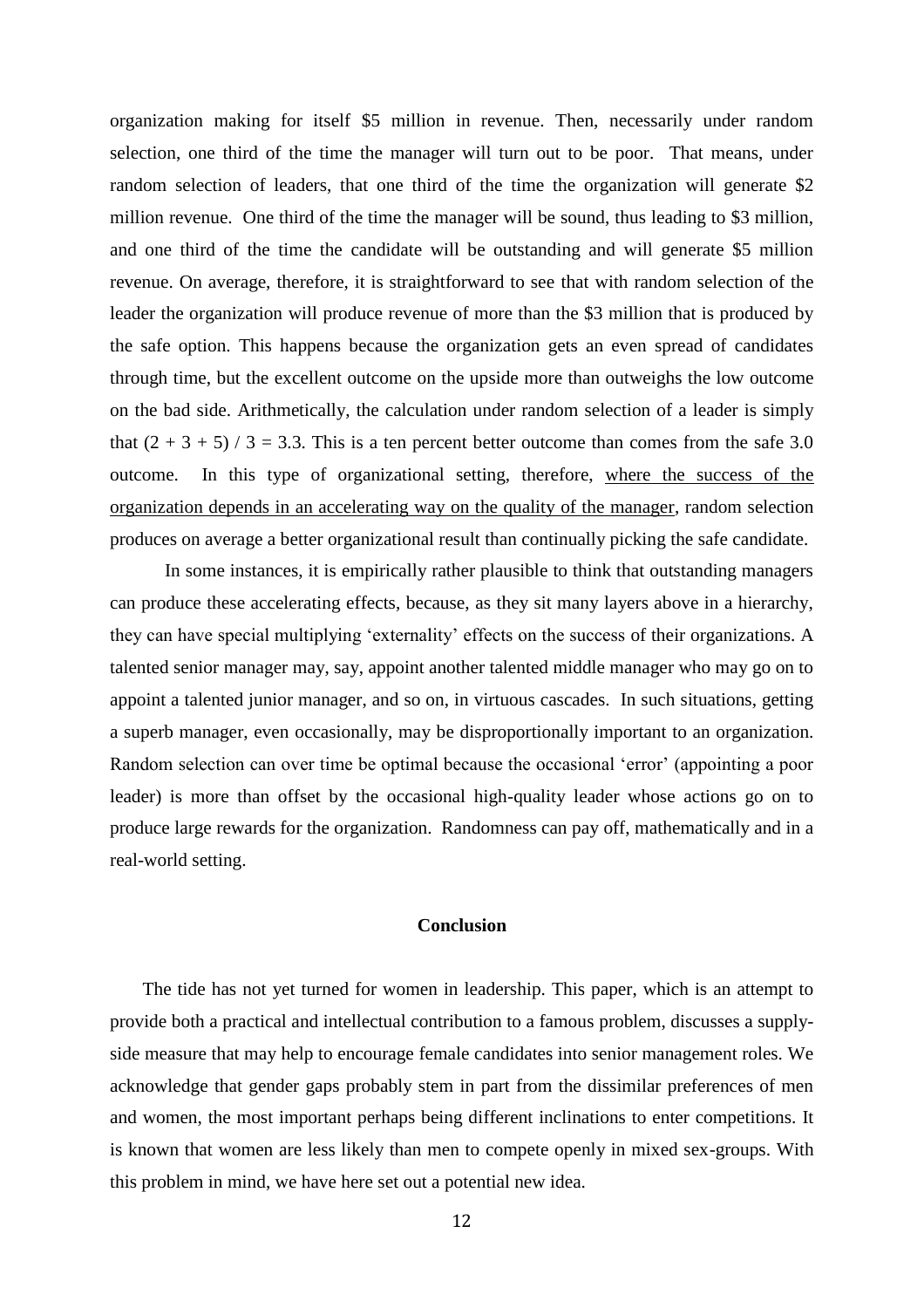The approach outlined here is the use of random draw from among a pre-chosen (and, we wish to emphasize, appropriately qualified) pool of candidates. We argue that a randomselection scheme at the final stage in a hiring process would have a number of benefits. Such a selection scheme would:

- (i) provide rejection insurance;
- (ii) reduce the chosen-one factor associated with leadership;
- (iii) discourage a hiring committee's tendency to go for the safe pair of hands;
- (iv) act in the long run to foster equality.

Crucially, we believe that random selection could increase females' willingness to allow their names to go on to short-lists for senior managerial positions.

This paper has a limitation that offers opportunities for future research. There is apparently no empirical evidence on the effects of random selection in the field of gender policy. Such evidence is by necessity restricted because the application of random selection in this field is a novel idea. Future endeavors may apply various methodologies to gather empirical evidence, perhaps starting with laboratory experiments and vignette studies, and continuing to in-depth case studies of real-world implementations. Empirical testing is the next, and important, step.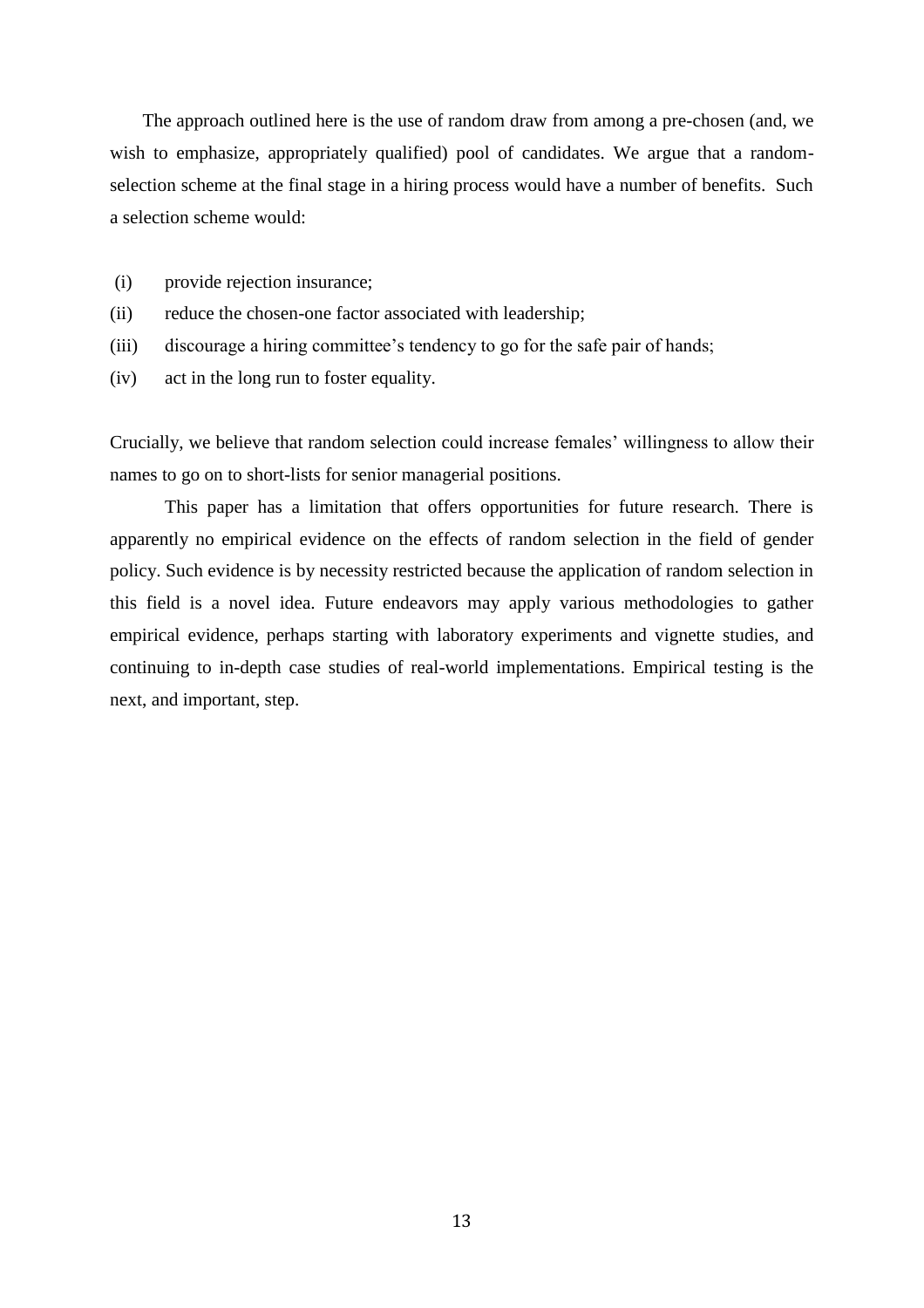#### **Table 1**

#### **An illustration of the theoretical case for random selection and how it depends on the output consequences of different kinds of leaders or managers (an application of Jensen's Inequality)**

#### *Section 1a*

The simple proportional-revenue case where random selection is not needed\*

#### *Leader/manager type Organizational output*

| Poor        | 2 million revenue |
|-------------|-------------------|
| Sound       | 3 million revenue |
| Outstanding | 4 million revenue |

\*In this case, leaders have smooth linear effects on the success of the organization.

## *Section 1b* The exponential-revenue case where random selection would raise revenue\*\*

*Leader/manager type Organizational output*

| Poor        | 2 million revenue |
|-------------|-------------------|
| Sound       | 3 million revenue |
| Outstanding | 5 million revenue |

\*\*In this case, leaders have accelerating effects on the success of the organization.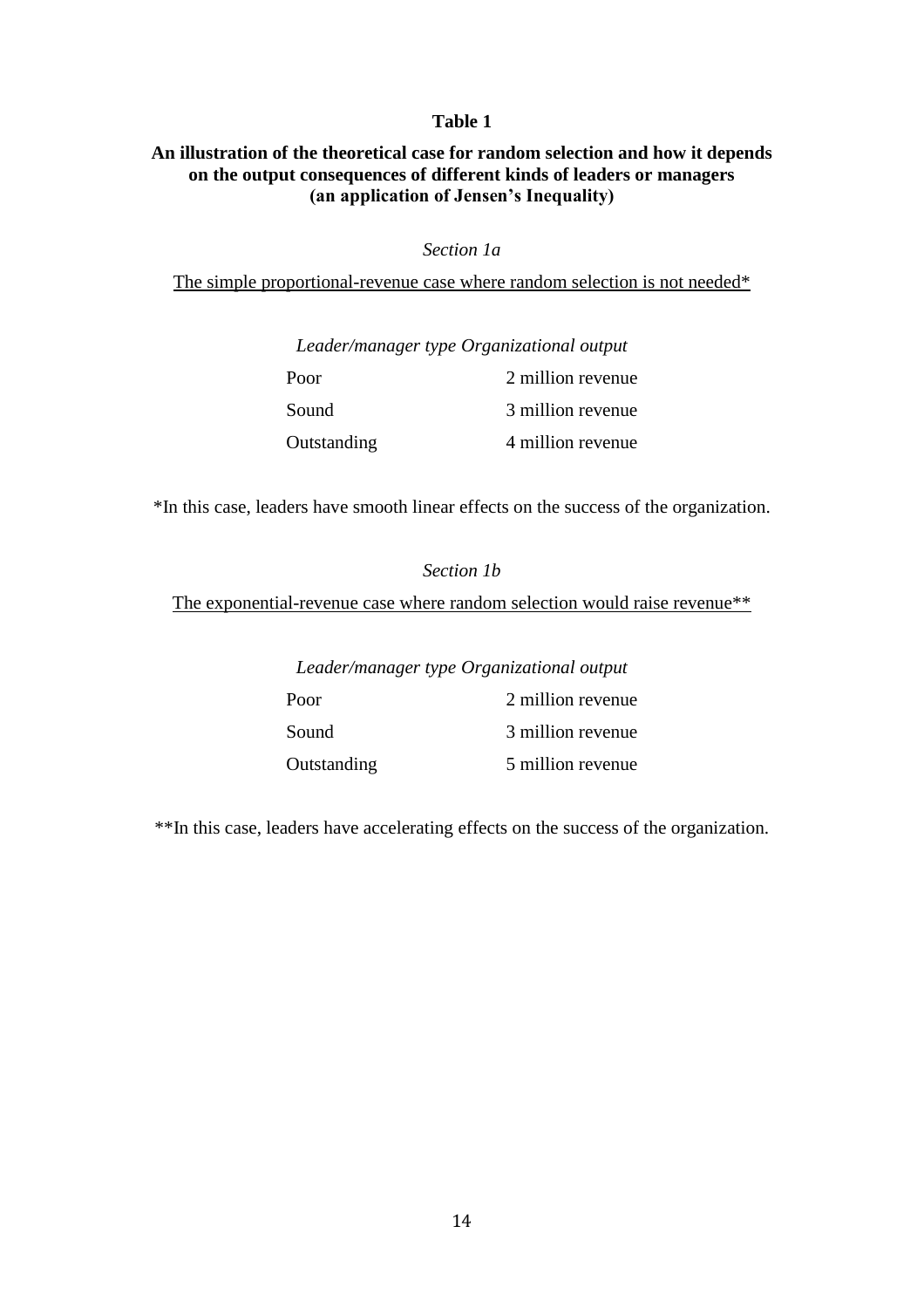#### **References**

- Adams, S.M., Flynn, P.M & Wolfman, T.G. 2015. Orchestrating the Demise of All-Male Boards. *Journal of Management Inquiry*, 24 (2): 208-211.
- Ali, M., Metz, I., & Kulik, C.T. 2015. Retaining a diverse workforce: The impact of genderfocused human resource management. *Human Resource Management Journal*, 25: 580–599.
- Aronson, J., Fried, C. B., & Good, C. 2002. Reducing the effects of stereotype threat on African American college students by shaping theories of intelligence. *Journal of Experimental Social Psychology,* 38: 113–125.
- Arrow, K. 1973. The theory of discrimination. In O. A. Ashenfelter & A. Rees, (Eds.), *Discrimination in Labor Markets,* 3-33: Princeton, NJ: Princeton University Press.
- Balafoutas, L. & Sutter, M. 2012. Affirmative action policies promote women and do not harm efficiency in the laboratory. *Science,* 335(6068): 579-582.
- Banerji, M. & Greenwald, A. 2013. *Hidden biases of good people*. Delacorte Press.
- Barber, B. M. & Odean, T. 2001. Boy will be boys: Gender, overconfidence, and common stock investment. *Quarterly Journal of Economics:* 261-292.
- Barres, B. A. 2006. Does gender matter? *Nature* (442): 133-136.
- Beaman, L., Chattopadhyay, R., Duflo, E., Pande, R. & Topalova, P. 2009. Powerful women: does exposure reduce bias? *Quarterly Journal of Economics,* 124(4): 1497-1540.
- Beaman, L, Duflo, E.,Pande, R. & Topalova, P. 2012. Female leadership raises aspirations and educational attainment for girls: A policy experiment in India. *Science,* 335: 582– 586.
- Becker, G. S. 1957. *The economics of discrimination.* Chicago, IL: University of Chicago Press.
- Becker, G. S. 1985. Human capital, effort, and the sexual division of labor. *Journal of Labor Economics,* 3: 33-58.
- Beckmann, D. & Menkhoff, L. 2008. Will women be women? Analyzing the gender difference among financial experts. *Kyklos,* 61(3): 364-384.
- Bell, M. P., Connerley, M. L. & Cocchiara, F. K. 2008. The case for Mandatory Diversity Education. *Academy of Management Learning & Education*, 8(4): 597-609.
- Bertrand, M., Pan, J. & Kamenica, E. 2013. Gender identity and relative income within households. NBER Working Paper No 19023.
- Bezrukova, K., Jehn, K. A. & Spell, Ch. S. 2012. Reviewing Diversity Training: Where We Have Been and Where We Should Go. *Academy of Management Learning &*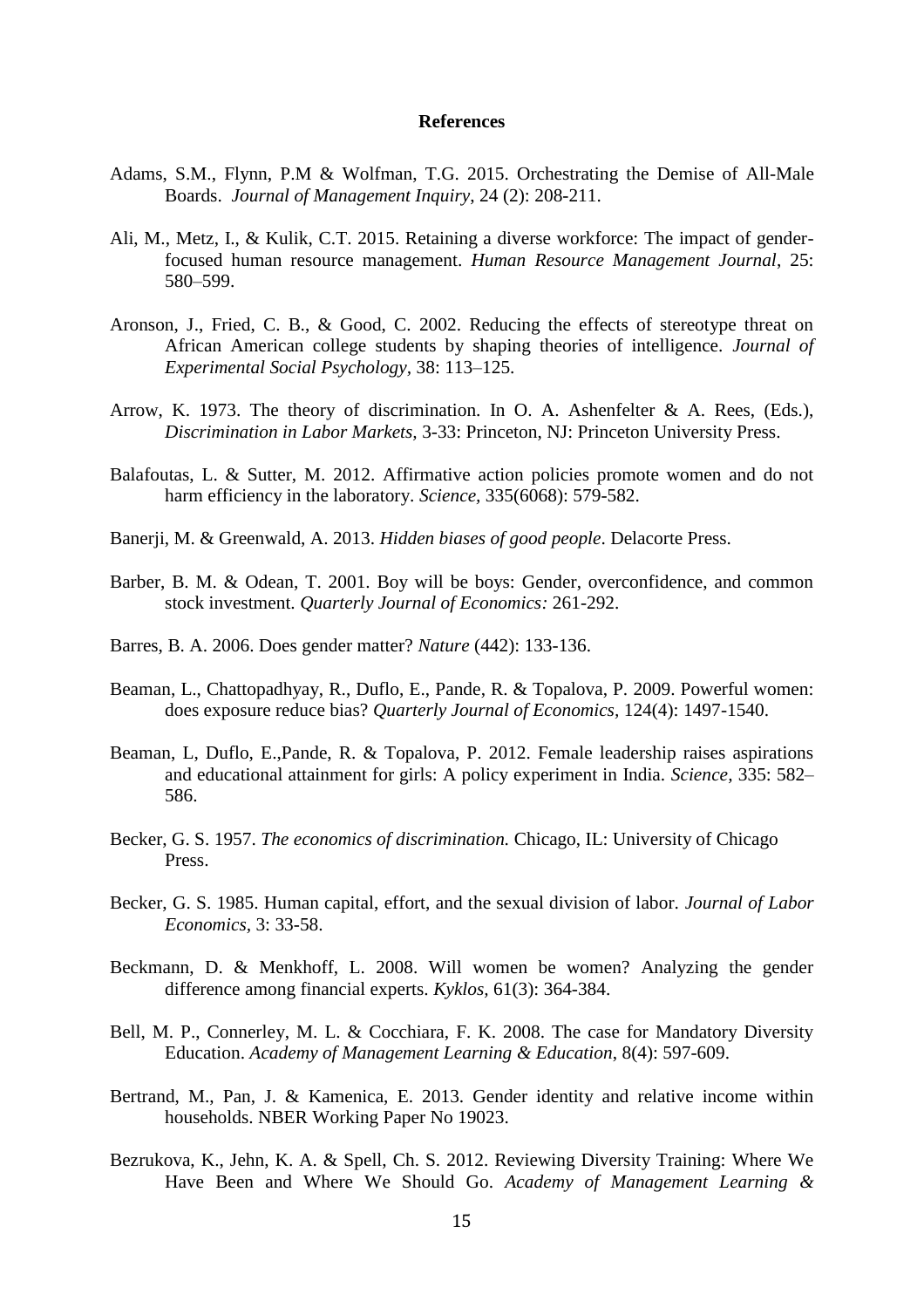*Education,* 11(2): 207-227.

- Beyer, S. 1990. Gender differences in the accuracy of self-evaluations of performance. *Journal of Personality and Social Psychology,* LIX: 960–970.
- Blascovich, J., Spencer, S. J., Quinn, D. M. & Steele, C. M. 2001. African-Americans and high blood pressure: The role of stereotype threat. *Psychological Science*, 12: 225– 229.
- Blau, F. D. & DeVaro, J. 2007. New evidence on gender differences in promotion rates: An empirical analysis of a sample of new hires. *Industrial Relations,* 46(3): 511–550.
- Bohnet, I., van Geen, A & Bazerman, M. 2012. When performance trumps gender bias: Joint versus separate evaluation. HKS Faculty Research Working Paper Series, RWP12- 009.
- Boochs, W. 2009. *Geschichte und Geist der koptischen Kirche (2nd ed)*. Aachen: Bernardus-Verlag.
- Booth, A. L. & Nolen, P. 2015. Can risk-taking preferences be modified? Some experimental evidence. *CESifo Economic Studies,* 61(1): 7-32.
- Bowles, H. R., Babcock, L. & Lai, L. 2007. Social incentives for sex differences in the propensity to initiate negotiation: sometimes it does hurt to ask. *Organizational Behavior and Human Decision Processes,* 103: 84–103.
- Buchstein, H. 2010. Reviving randomness for political rationality: Elements of a theory of aleatory democracy. *Constellations, 17*(3): 435–454.
- Buchstein, H. & Jörke, D. 2007. Redescribing democracy. *Redescriptions, 11*: 178–200.
- Burckhard, A. 1916. Ueber die Wahlart der Basler Professoren, besonders im 18. Jahrhundert*. Basler Zeitschrift für Geschichte und Altertumskunde*, 15: 28-46.
- Castillo, M., Ferraro, P., Jordan, J. & Petrie, R. 2011. The today and tomorrow of kids: Time preferences and educational outcomes of children. *Journal of Public Economics,* 95: 1377-85.

Catalyst Group: Pipeline's Broken Promise Catalyst 2015

- http://www.catalyst.org/media/2015-catalyst-award-goes-initiatives-chevron-and-proctergamble.
- Charness, G., & Gneezy, U. 2012. Strong evidence for gender differences in risk taking. *Journal of Economic Behavior & Organization,* 83(1): 50–58.
- Chattopadhyay, R. & Duflo, E. 2004. Women as policy makers: Evidence from a randomized policy experiment in India. *Econometrica,* 72: 1409–1443.
- Dahlerup, D. 2006. *Women, Quotas and Politics*. New York: Routledge.

Dar-Nimrod, I., & Heine, S. J. 2006. Exposure to scientific theories affects women's math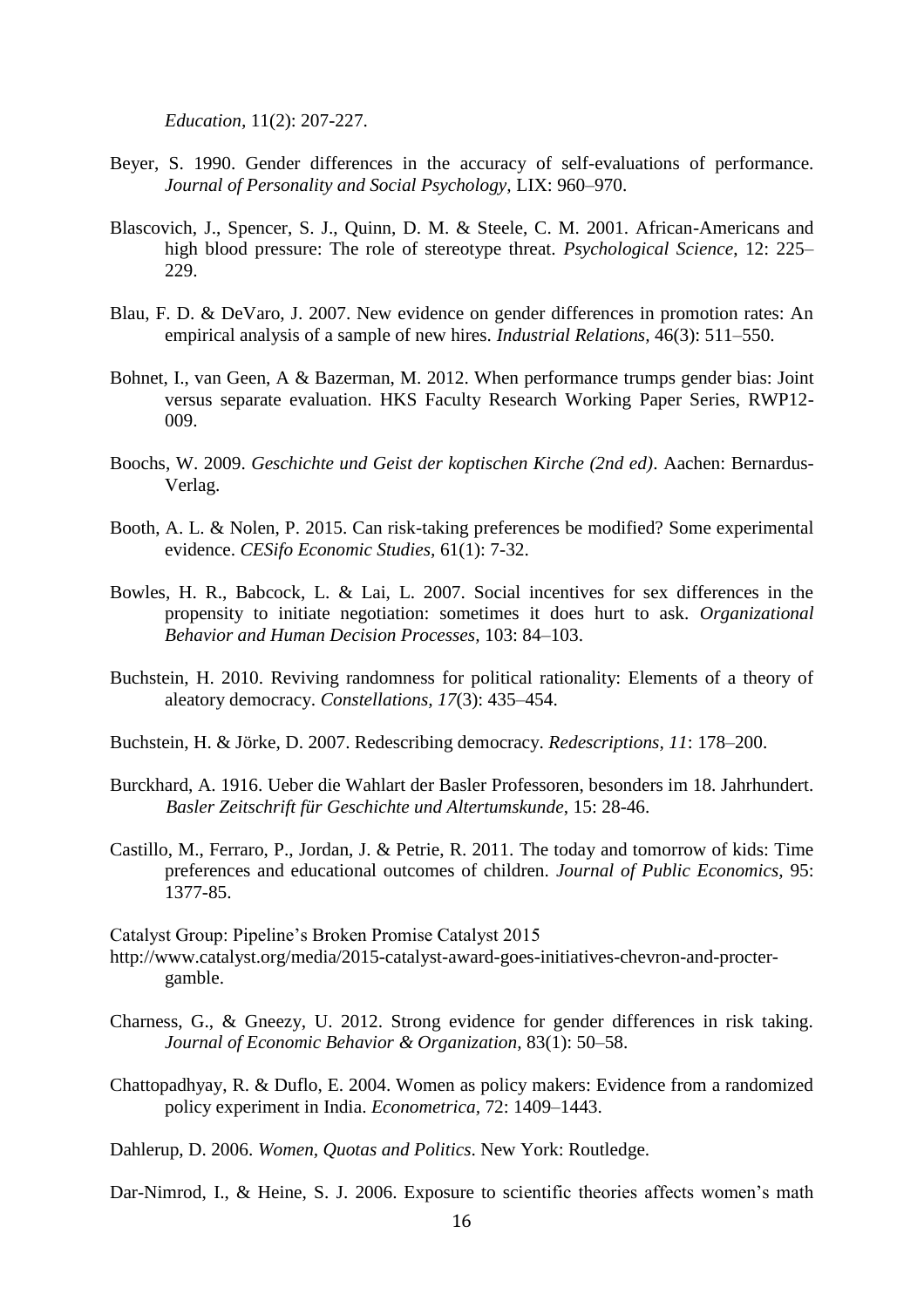performance. *Science,* 314: 435.

- Davies, P. G., Spencer, S. J. & Steele, C. M. 2005. Clearing the air: Identity safety moderates the effects of stereotype threat on women's leadership aspirations. *Journal of Personality and Social Psychology,* 88: 276–287.
- Dawson, J., Kersley, R. & Natella S. 2014. The CS Gender 3000: Women in senior management. Credit Suisse Research Institute.
- https://publications.credit-suisse.com/tasks/render/file/index.cfm?fileid=8128F3C0-99BC-22E6-838E2A5B1E4366DF
- Deszö, C. L., Ross, D. G. 2012. Does female representation in top management improve firm performance? A panel data investigation. *Strategic Management Journal,* 33: 1072- 1089.
- Duckworth, A. L. & Seligman, M. E. P. 2006. Self-discipline gives girls the edge: Gender in self-discipline, grades, and achievement test scores. *Journal of Educational Psychology,* 98: 198-208.
- Eagly, A. H. 1987. *Sex differences in social behavior: A social-role interpretation.* Hillsdale, NJ: Erlbaum.
- Eagly. A. H. 2007. The his and hers of prosocial behavior: An examination of the social psychology of gender. *American Psychologist*, 64: 644–658.
- Eagly, A. H. & Karau, S. J. 2002. Role congruity theory of prejudice toward female leaders. *Psychological Review,* 109(3): 573- 598.
- Ely, R. J., Ibarra, H. & Kolb, D. M. 2011. Taking Gender Into Account: Theory and Design for Women´s Leadership Development Programs. *Academy of Management Learning & Education,* 10(3): 474-493.
- Empson, L. & Langley, A. 2015. Leadership and professionals. In L. Empson, D. Muzio, J. Broschak, & B. Hinings, (Eds.), *The Oxford handbook of professional service firms.*  Oxford: Oxford University Press, Forthcoming.
- Engel, D., Woolley, A. W., Jing L. X, Chabris, C. F. & Malone, T. W. 2014. Reading the mind in the eyes or reading between the lines? Theory of mind predicts collective intelligence equally well online and face-to-face. *PLoS ONE,* 9(12): e115212. doi:10.1371/journal.pone.0115212.
- Fine, C. 2010. *Delusions of gender: How our minds, society, and neurosexism create difference.* UK: Norton.
- Fishkin, J. S. & Farrar, C. 2005. Deliberative polling. From experience to community resource. In J. Gastil & P. Levine (Eds.), *The Deliberative Democracy Handbook*: 68– 79. San Francisco: Jossey-Bass.
- Fogliati, V. J & Bussey, K. 2013. Stereotype threat reduces motivationto improve: Effects of stereotype threat and feedback on women's intentions to improve mathematical ability. *Psychology of Women Quarterly,* 37(3): 310-324.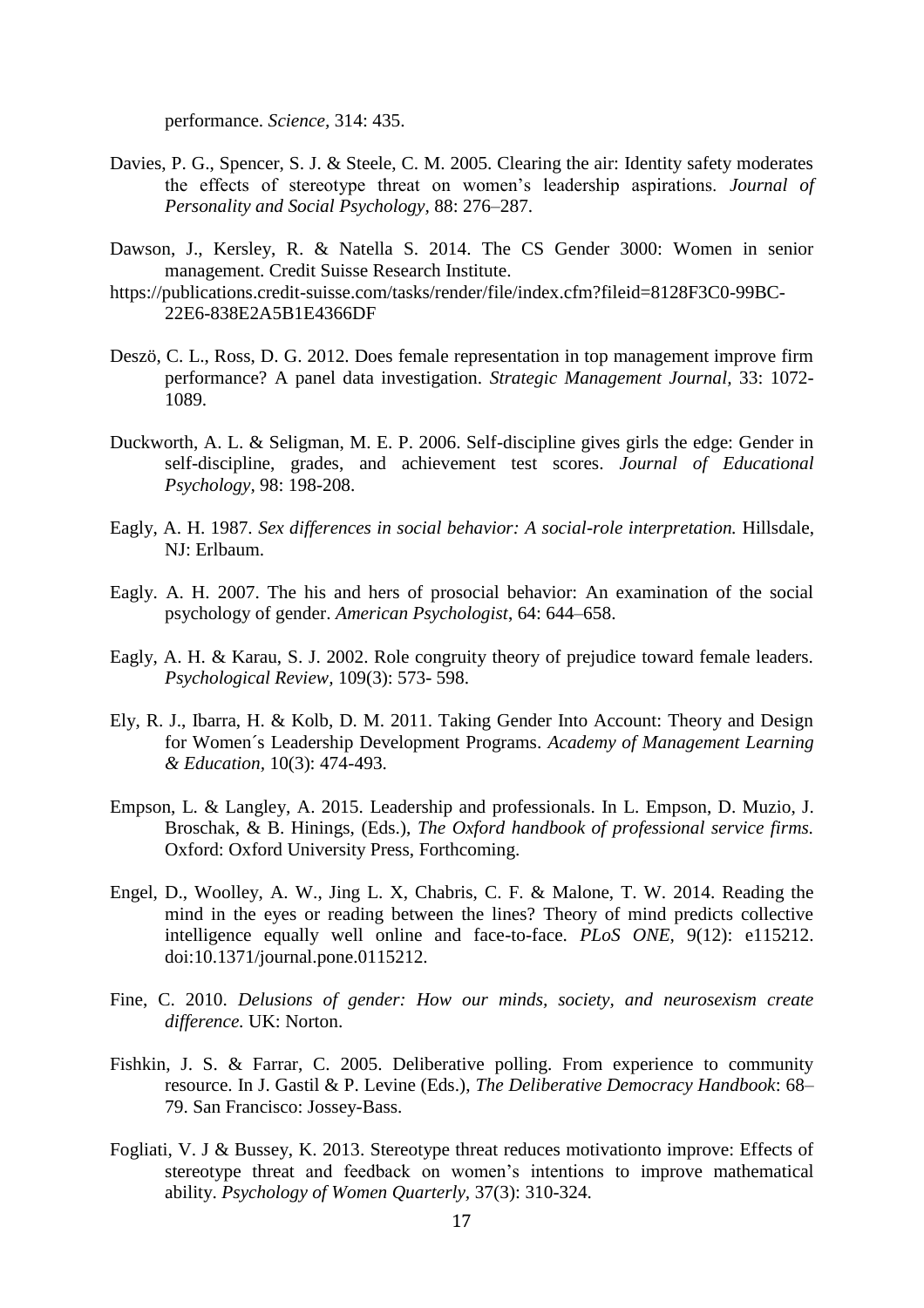- Forstenlechner, I., Lettice, F., Oezbilgin, M.F. 2012. Questioning quotas: applying a relational framework for diversity management practices in the United Arab Emirates. *Human Resource Management Journal*, 22 (3): 299-315.
- Frey, B. & Steiner, L. 2014. God does not play dice, but people should: random selection in politics, science and society. CREMA (Center for Research in Economics, Management and the Arts) Working Paper No. 2014-09.
- Frost, J. & Brockmann, J. 2015. When quality is equated with quantitative productivity Scholars caught in a performance paradox. *Zeitschrift für Erziehungswissenschaft* (in press).
- <span id="page-19-0"></span>Gieryn, T. F., & Hirsh, R. F. 1984. Marginalia: Reply to Simonton and Handberg. *Social Studies of Science,* 14(4): 624-624.
- Ginsburgh, V. & Weyers, S. 2014. Nominees, winners, and losers. *Journal of Cultural Economics,* 38: 291-313.
- Goffman, E. 1959. *The presentation of self in everyday life.* Garden City, New York: Anchor Books.
- Goldin, C., Katz, L. F. & Kuziemko, I. 2006. The homecoming of American college women: The reversal of the college gender gap. *Journal of Economic Perspectives,* 20(4): 133– 56.
- Goldin, C. & Rouse, C. 2000. Orchestrating impartiality: the impact of "blind" auditions on female musicians. *American. Economic Review,* 40:715–42.
- Goodall, A.H. 2009. Socrates in the boardroom: Why research universities should be led by top scholars. Princeton University Press: Oxford and Princeton.
- Goodall, A. H. & Bäker, A. 2014. A theory exploring how expert leaders influence performance in knowledge-intensive organizations. In: I. M. Welpe, J. Wollersheim, S. Ringelhan and M. Osterloh (Eds.). *Incentives and performance: governance of knowledge-intensive organizations:* 49-68. Springer International Publishing AG.
- Grant Thornton. 2015. Women in business: the path to leadership international Business Report.
- Guenther, C., Ekinci, N. A., Schwieren, C. & Strobel, M. 2010. Women can't jump? An experiment on competitive attitudes and stereotype threat. *Journal of Economic Behavior & Organization,* 75(3): 395-401.
- Gupta, V. K. & Bhawe, N. M. 2007. The influence of proactive personality and stereotype threat on women's entrepreneurial intentions. *Journal of Leadership and Organizational Studies,* 13: 73–85.
- Hamilton, D. L. & Trolier, T. K. 1986. Stereotypes and stereotyping: An overview of the cognitive approach. In J. Dovidio & S. L. Gaertner (Eds.), *Prejudice, discrimination, and racism:* 127-163. New York: Academic Press.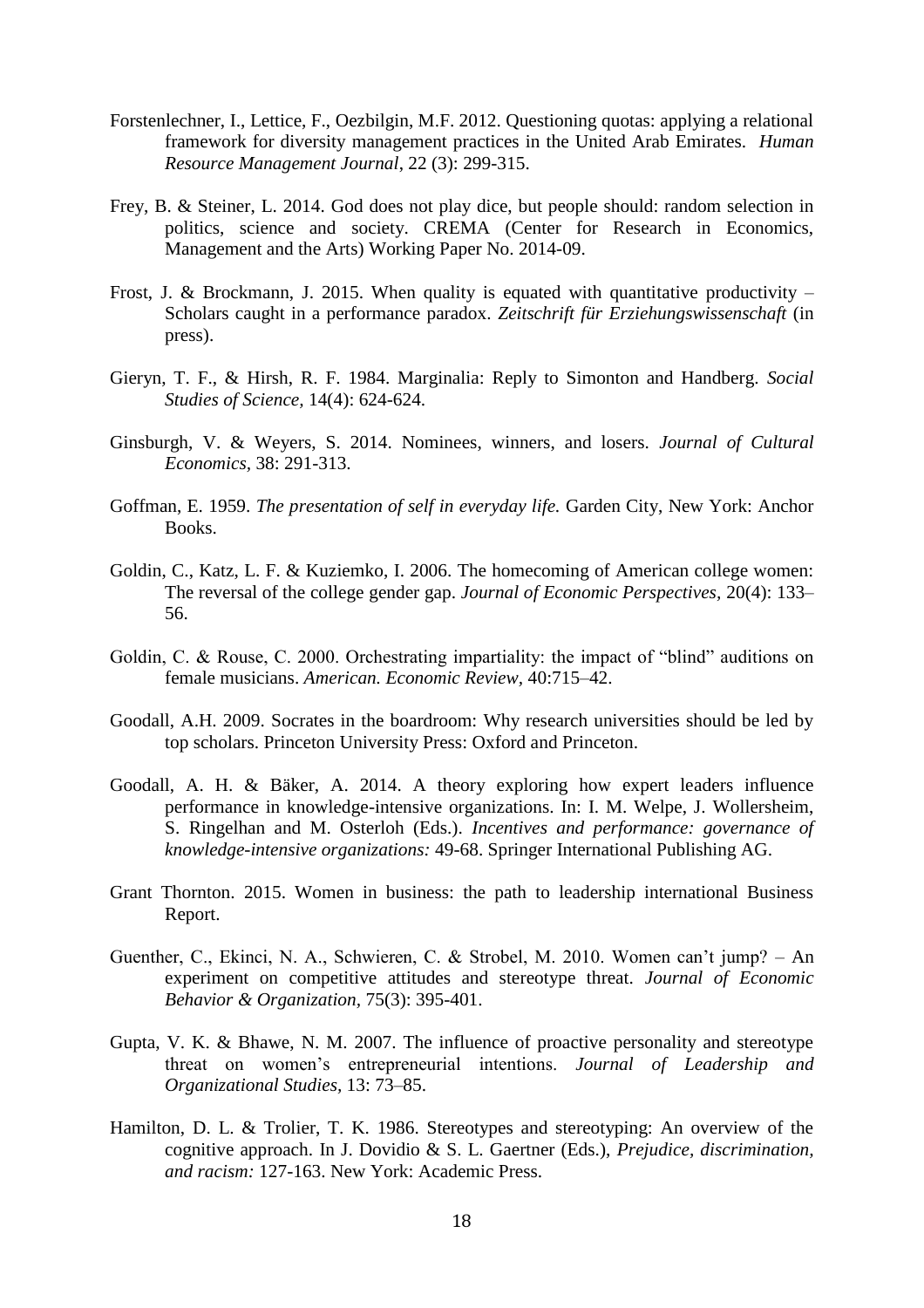- Hayek, F. A. 1979. *Law, legislation and liberty. The political order of a free people (Vol. 3).* Chicago: University of Chicago Press.
- Hayward, M. L. A. & Hambrick, D. C. 1997. Explaining the premiums paid for large acquisitions: Evidence of CEO hubris. *Administrative Science Quarterly,* 42:103- 127.
- Heilman, M. E. 2001. Description and prescription: How gender stereotypes prevent women's ascent up the organizational ladder. *Journal of Social Issues,* 57: 657-674.
- Heilman, M. E. & Okimoto. T. G. 2007. Why are women penalized for success at male tasks? The implied communality deficit. *Journal of Applied Psychology,* 92: 81-92.
- Hiller, N. J. & Hambrick, D. C. 2005. Conceptualizing executive hubris: The role of (hyper) core self-evaluations in strategic decision-making. *Strategic Management Journal,* 26: 297-319.
- Hodgson, R. 2009. An analysis of the concordance among 13 wine competitions. *Journal of Wine Economics,* 4: 1–9.
- Inzlicht, M. 2011. *Stereotype threat: Theory, process, and application.* Oxford: Oxford University Press.
- Jacobson, S.W. & Aaltio-Marjosola, I. 2001. "Strong" objectivity and the use of Qmethodology in cross-cultural research - Contextualizing the experience of women managers and their scripts of career. *Journal of Management Inquiry*, 10 (3), 228-248.
- Jensen, J. L. W. V. 1906. "Sur les fonctions convexes et les inégalités entre les valeurs moyennes". *Acta Mathematica,* 30 (1): 175–193.
- Jeppesen, L. B., & Lakhani, K. R. 2010. Marginality and problem-solving effectiveness in broadcast search. *Organization Science,* 21(5), 1016-1033.
- Jones, M. 2004. Quota legislation and the election of women: Learning from the Costa Rican experience. *Journal of Politics,* 66: 1203–1223.
- Kay, K. & Shipman, C. 2014. *The confidence code: The science and art of self-assurance – What women should know.* New York: Harper Business.
- Kimura, D. 2004. Human sex differences in cognition; fact, not predicament. *Sexualities, Evolution and Gender,* 6: 45–53.
- Krook, M. 2005. Politicizing representation: Campaigns for candidate gender quotas worldwide, Ph.D. dissertation, Columbia University.
- Latham, G. P. Almost, J., Mann, S. & Moore C. 2005. New developments in performance management. *Organizational Dynamics,* 34(1): 77-87.
- Lazear, E. P. 2001. The Peter principle: A theory of decline. *Journal of Political Economy,* 112(1): S141-S163.
- Lazear, E. P. & Rosen, S. 1990. Male-female wage differentials in job ladders. *Journal of*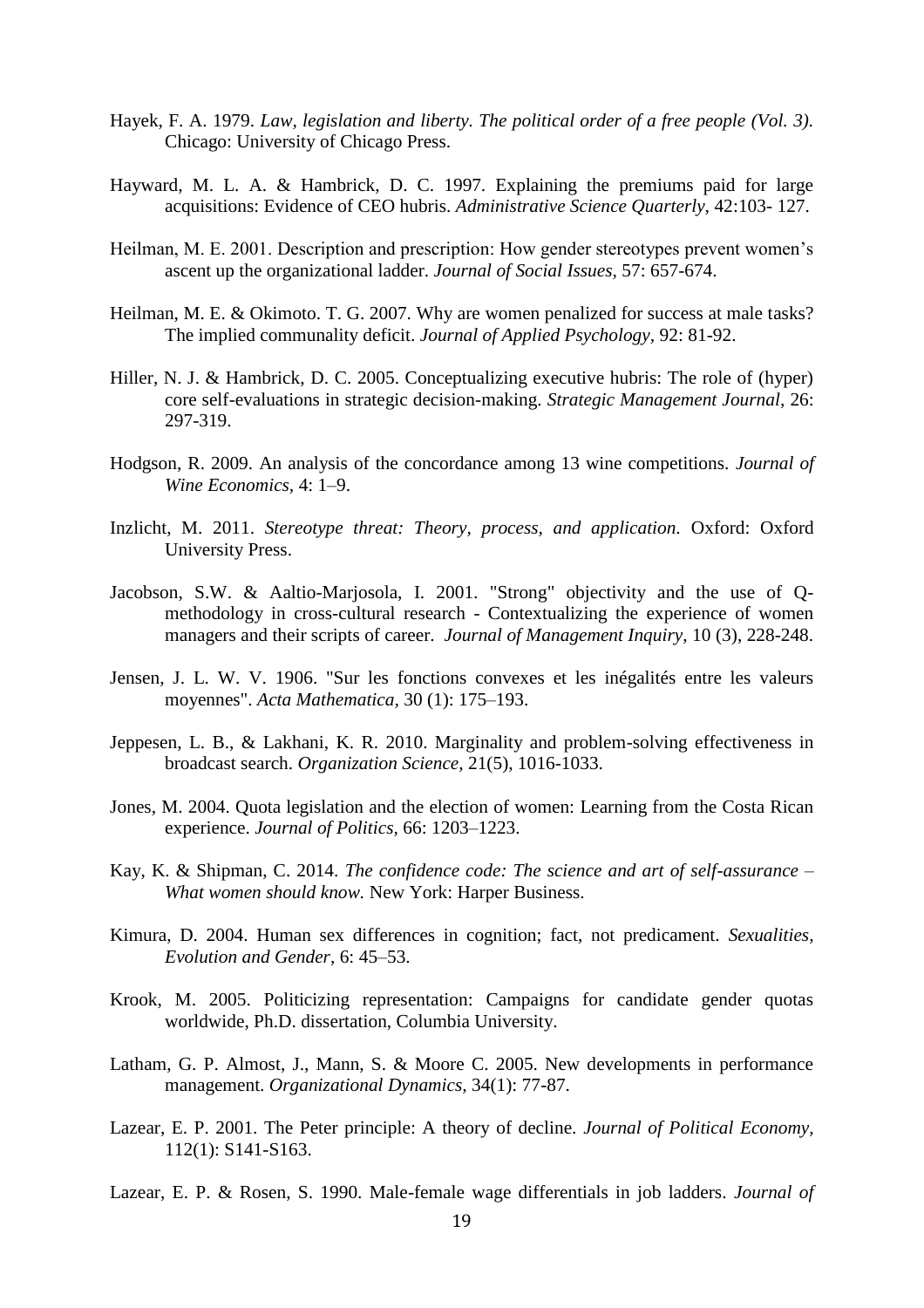*Labor Economics,* 8(1): 106-123.

- Lichtenstein, S., Fischhoff, B. & Phillips, L. 1982. Calibration of probabilities: The state of the art to 1980. In D. Kahneman, P. Slovic and A. Tversky, (Eds.), *Judgment under uncertainty: heuristics and biases*. Cambridge: Cambridge University Press,
- McCormick, J. P. 2006. Contain the wealthy and patrol the magistrates: restoring elite accountability to popular government. *American Political Science Review,* 100(2):147-164.
- McTiernan, S. & Flynn, P. M. 2011. "Perfect Storm" on the Horizon for Women Business School Deans. *Academy of Management Learning & Education,* 10(2): 323-339.
- Merton, R. K. 1948. The self-fulfilling prophecy. *Antioch Review*, 8: 193–210.
- Metz, I. & Harzing, A.-E. 2009. Gender diversity in Editorial Boards of Management Journals. *Academy of Management Learning & Education*, 8(4): 540-557.
- Meyer, M. W. & Gupta, W. 1994. The performance paradox. *Research in Organizational Behavior,* 16: 309-369.
- Miller, A. R. 2014. Women helping women? Evidence from private sector data on workplace hierarchies. IZA Discussion paper No. 8725
- Moore, D. A. & Small, D. 2007. Error and bias in comparative social judgment: On being both better and worse than we think we are. *Journal of Personality and Social Psychology,* 92(6): 972 - 989.
- Mueller, D. C., Tollison, R. D. & Willett, T. D. 1972. Representative democracy via random selection. *Public Choice,* 12: 57-68.
- Murphy, M. C., Steele, C. M. & Gross, J. J. 2007. Signaling threat: How situational cues affect women in math, science, and engineering settings. *Psychological Science,* 18: 879–885.
- Niederle, M., Segal, C. & Vesterlund, L. 2013. How costly is diversity? Affirmative action in light of gender differences in competitiveness. *Management Science,* 59(1): 1-16.
- Niederle, M. & Vesterlund, L. 2007. Do women shy away from competition? Do men compete too much? *Quarterly Journal of Economics,* 122(3): 1067-1101.
- Noon, M. 2012. Simply the best? The case for using threshold selection' in hiring decisions. *Human Resource Management Journal*, 22 (1): 76-88.
- OECD. 2015. Emerging gender gaps in education, in The ABC of gender equality in education: Aptitude, behaviour, confidence, OECD Publishing.
- Osterloh M. & Frey B. S. 2014. Ranking games. *Evaluation Review* 1-28.
- Phelan, J., Moss-Racusin, C. & Rudman, L. 2008. Competent yet out in the Cold: Shifting criteria for hiring reflect backlash toward agentic women. *Psychology of Women*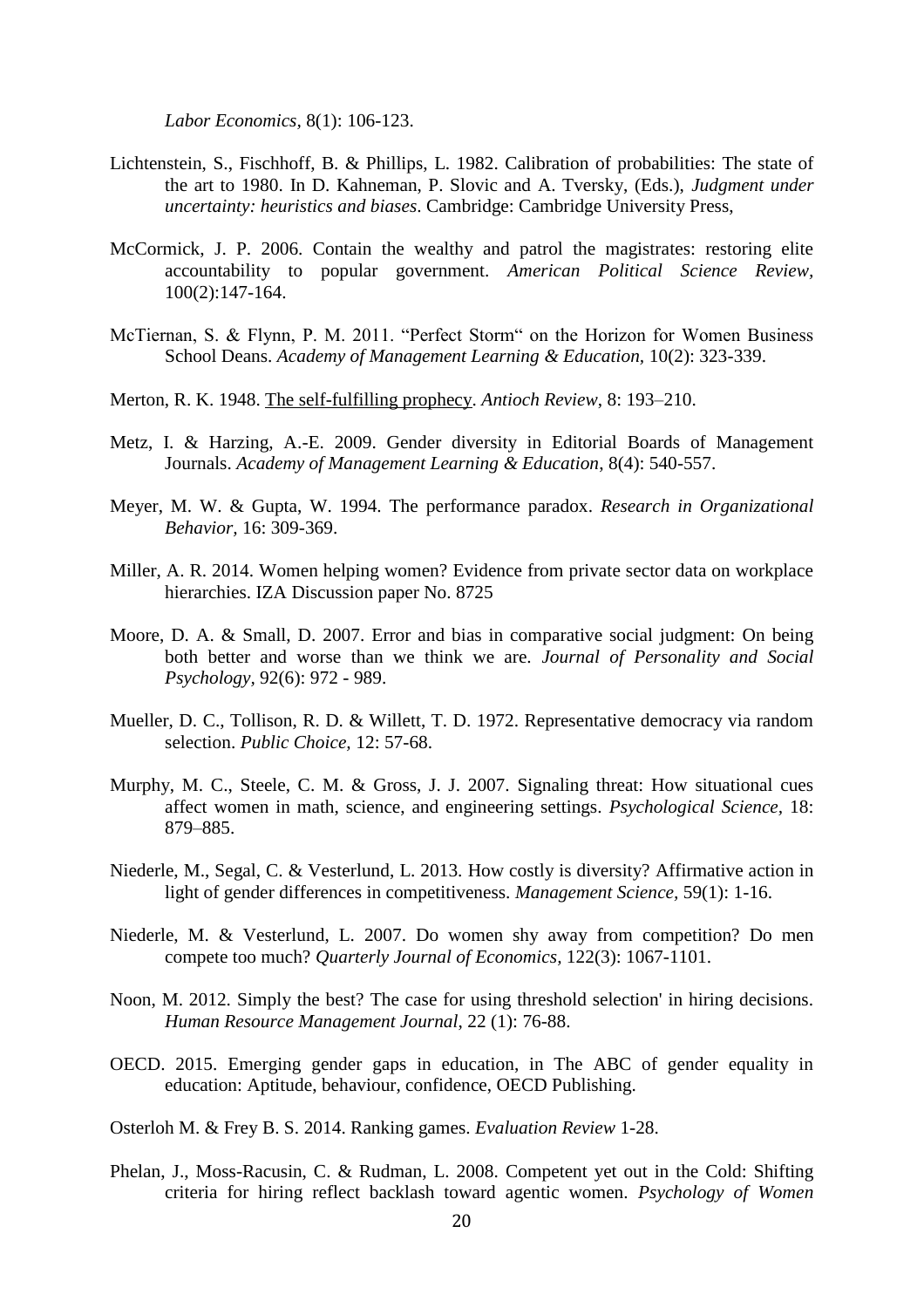*Quarterly,* 32(4): 406-413.

- Phelps, E. 1972. The statistical theory of racism and sexism. *American Economic Review,* 62: 659–661.
- Pluchino, A., Rapisarda, A. & Garofalo, C. 2011. Efficient promotion strategies in hierarchical organizations. *Physica A: Statistical Mechanics and Its Applications,* 390(20): 3496–3511.
- Polachek, S. W. 1981. Occupational self-selection: A human capital approach to sex differences in occupational structure. *Review of Economics and Statistics,* 63(1): 60- 69.
- Powley, E. 2007. Rwanda: The impact of women legislators on policy outcomes affecting Children and families. Background Paper, State of the World's Children.
- Rader Sipe, S., Larson, S., McKay, B. A. & Moss, J. Taking off the blinders: A comparative study of university students´ changing perceptions of gender discrimination in the workplace from 2006 to 2013. *Academy of Learning & Education* (in press).
- Rost, K. & Osterloh, M. 2010. Opening the black box of upper echelons: Expertise and gender as drivers of poor information processing. *Corporate Governance. An International Review,* 2010, Vol. 18(3): 212-233.
- Rowley, C., Lee, J.S.K. & Lan, L.L. 2015. Why women say no to corporate boards and what can be done: "Ornamental Directors" in Asia. *Journal of Management Inquiry*, 24 (2): 205-207.
- Rudman, L. A. & Phelan, J. E. 2008. Backlash effects for disconfirming gender stereotypes in organizations. *Organizational Behavior,* 28: 61-79.
- Ryan, M. K. & Haslam, S. A. 2005. The glass cliff: Evidence that women are overrepresented in precarious leadership positions. *British Journal of Management,* 16: 81–90.
- Sally, D. 2002. Co-leadership: Lessons from republican Rome. *California Management Review,* 44(4): 84–99.
- Schmader, T. & Johns, M. 2003. Converging evidence that stereotype threat reduces working memory capacity. *Journal of Personality and Social Psychology,* 85: 440–452.
- Sealy, R., Turner, C. & Vinnicombe, S. 2013. *Women on boards: Adoption of the 2012 Corporate Governance Code in FTSE 350*. Cranfield, UK.
- Spencer, S. J., Steele, C. M. & Quinn, D. M. 1999. Stereotype threat and women's math performance. *Journal of Experimental Social Psychology,* 35(1): 4–28.
- Steele, J., James, J. B., & Barnett, R. C. 2002. Learning in a man's world: Examining the perceptions of undergraduate women in male-dominated academic areas. *Psychology of Women Quarterly,* 26: 46–50.